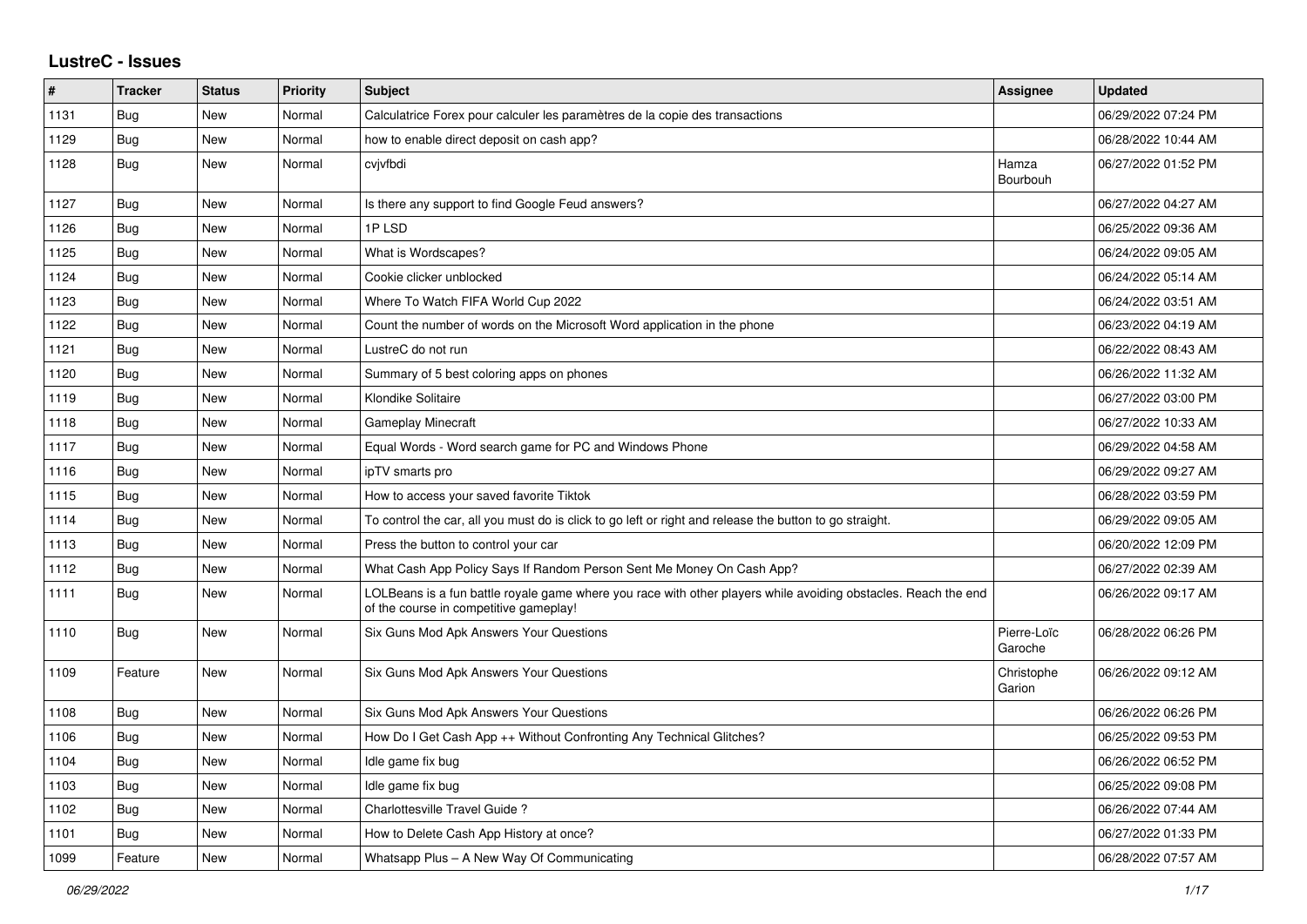| $\sharp$ | <b>Tracker</b> | <b>Status</b> | <b>Priority</b> | <b>Subject</b>                                              | Assignee               | <b>Updated</b>      |
|----------|----------------|---------------|-----------------|-------------------------------------------------------------|------------------------|---------------------|
| 1098     | Bug            | New           | Normal          | Life of a Fisherman                                         |                        | 06/26/2022 05:16 PM |
| 1097     | <b>Bug</b>     | <b>New</b>    | Normal          | Race and experience new life.                               |                        | 06/26/2022 04:22 PM |
| 1096     | Bug            | New           | Normal          | Race and experience new life.                               |                        | 06/26/2022 06:07 PM |
| 1094     | Bug            | New           | Normal          | What time does direct deposit hit Cash App?                 |                        | 06/14/2022 03:27 PM |
| 1093     | Bug            | New           | Normal          | Uniswap Exchange                                            | Christophe<br>Garion   | 06/14/2022 11:55 AM |
| 1092     | Bug            | New           | Normal          | Ellison Estate Vineyard                                     |                        | 06/20/2022 12:03 PM |
| 1091     | <b>Bug</b>     | <b>New</b>    | Normal          | Find family fun indoors and outdoors in the Jungfrau Region |                        | 06/14/2022 09:33 AM |
| 1090     | Bug            | New           | Normal          | Pay Someone To Do My Assignment                             |                        | 06/11/2022 03:15 PM |
| 1089     | Bug            | New           | Normal          | Pay Someone To Do My Assignment                             |                        | 06/15/2022 04:44 AM |
| 1088     | Bug            | New           | Normal          | Health And Fitness Tips 2022                                | Pierre-Loïc<br>Garoche | 06/20/2022 06:42 AM |
| 1087     | Bug            | <b>New</b>    | Normal          | How do new writers start out?                               |                        | 06/29/2022 10:43 AM |
| 1085     | Feature        | New           | Normal          | dcvghdcc asgdvgd dveduqwv ajdhvwd                           |                        | 06/09/2022 03:46 PM |
| 1084     | <b>Bug</b>     | <b>New</b>    | Normal          | <b>Trippie Redd</b>                                         |                        | 06/11/2022 09:05 AM |
| 1083     | Bug            | New           | Normal          | coin base review                                            |                        | 06/11/2022 09:13 AM |
| 1082     | <b>Bug</b>     | New           | Normal          | Reset chime bank password without phone number              |                        | 06/15/2022 11:56 AM |
| 1081     | Feature        | New           | Normal          | drift boss- the best driftitng game                         |                        | 06/15/2022 05:56 AM |
| 1080     | <b>Bug</b>     | New           | Normal          | How to use Math Wallet   Nexo wallet   CoinTiger Exchange   |                        | 06/15/2022 11:56 AM |
| 1079     | <b>Bug</b>     | New           | Normal          | How to get cheap psychology assignment?                     |                        | 06/15/2022 06:00 AM |
| 1078     | Bug            | New           | Normal          | What Bank Is Cash App On Plaid? Find Clarity And Assistance |                        | 06/15/2022 11:56 AM |
| 1077     | Bug            | New           | Normal          | Les excellentes façons d'utiliser ces images                |                        | 06/29/2022 12:54 PM |
| 1076     | Bug            | New           | Normal          | DedicatedHosting4u                                          |                        | 06/11/2022 09:15 AM |
| 1074     | Bug            | New           | Normal          | Dissertation writing help at economical rates!              | Christophe<br>Garion   | 06/06/2022 04:48 PM |
| 1073     | <b>Bug</b>     | New           | Normal          | <b>Cricut Design Space</b>                                  |                        | 06/07/2022 09:34 PM |
| 1072     | Bug            | New           | Normal          | ij.start canon                                              |                        | 06/21/2022 06:56 PM |
| 1071     | Bug            | New           | Normal          | Cinema HD Review - Cinemahdv2.net                           |                        | 06/21/2022 06:54 PM |
| 1070     | Feature        | <b>New</b>    | Normal          | <b>Tableau Consulting Expertise</b>                         |                        | 06/09/2022 11:50 AM |
| 1069     | <b>Bug</b>     | <b>New</b>    | Normal          | how to get cash app support phone number 24*7 available     |                        | 06/29/2022 05:37 PM |
| 1068     | <b>Bug</b>     | <b>New</b>    | Normal          | 123.hp.com/laserjet                                         |                        | 05/31/2022 12:22 PM |
| 1067     | Bug            | New           | Normal          | Cricut.com/setup                                            |                        | 05/31/2022 12:19 PM |
| 1065     | <b>Bug</b>     | New           | Normal          | The top foreign language training game in 2022              |                        | 06/07/2022 04:05 AM |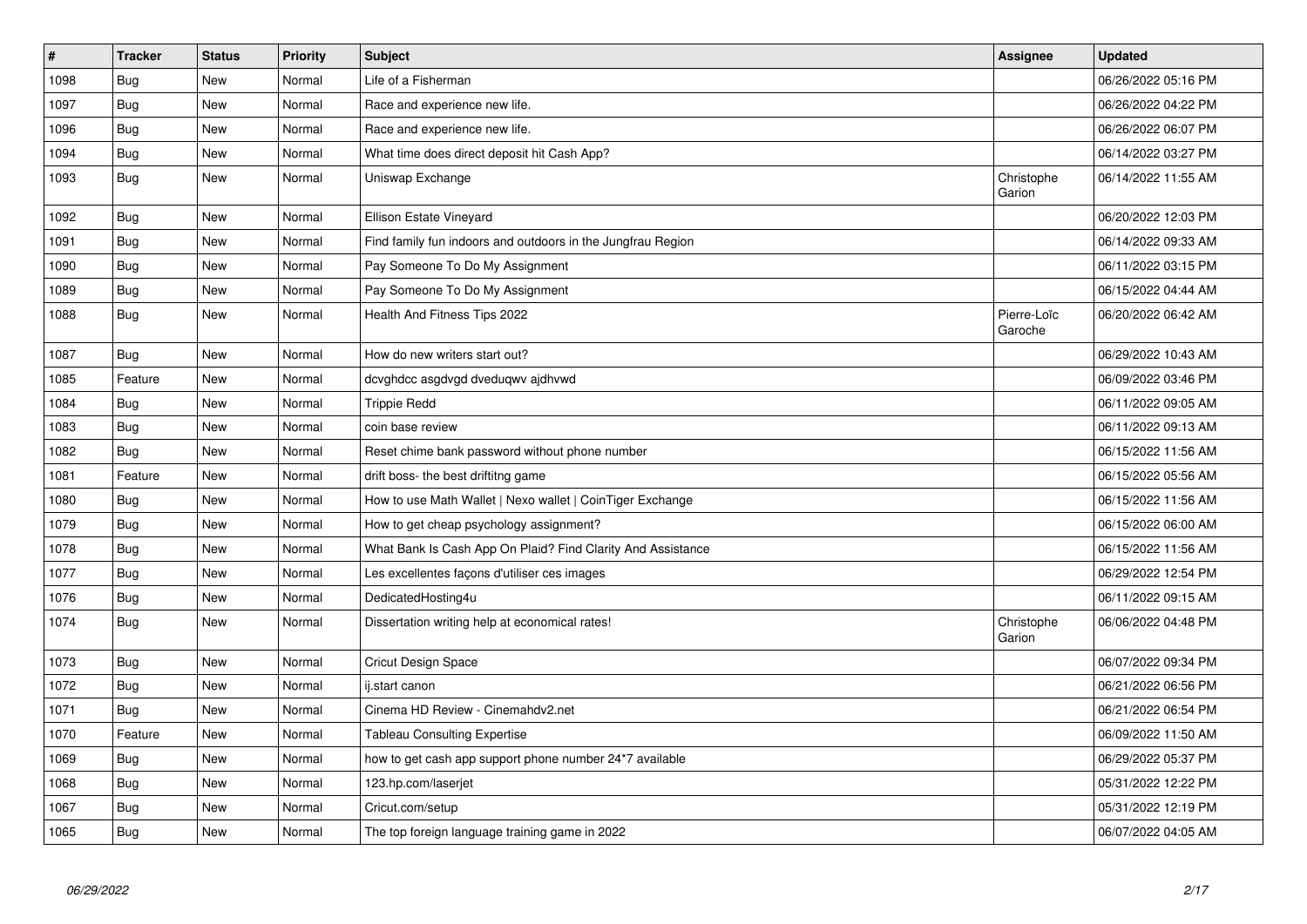| #    | Tracker    | <b>Status</b> | <b>Priority</b> | <b>Subject</b>                                                           | Assignee               | <b>Updated</b>      |
|------|------------|---------------|-----------------|--------------------------------------------------------------------------|------------------------|---------------------|
| 1064 | <b>Bug</b> | New           | Normal          | How to delete Cash App history?                                          | Pierre-Loïc<br>Garoche | 06/11/2022 10:29 AM |
| 1063 | Bug        | New           | Normal          | 123.hp.com/laserjet                                                      |                        | 05/28/2022 12:27 PM |
| 1062 | Bug        | New           | Normal          | Cricut.com/setup                                                         |                        | 05/28/2022 12:26 PM |
| 1061 | Bug        | New           | Normal          | Cricut.com/setup                                                         |                        | 05/28/2022 12:24 PM |
| 1060 | Bug        | New           | Normal          | How to Use Panda Helper to Speed Up Your iOS                             |                        | 05/28/2022 09:12 AM |
| 1059 | <b>Bug</b> | <b>New</b>    | Normal          | 123.hp.com/laserjet                                                      |                        | 05/28/2022 08:29 AM |
| 1058 | Bug        | New           | Normal          | Cricut.com/setup                                                         |                        | 05/28/2022 08:28 AM |
| 1057 | <b>Bug</b> | New           | Normal          | <b>CCPlay Education Edition APK</b>                                      |                        | 06/07/2022 04:07 AM |
| 1056 | Feature    | <b>New</b>    | Normal          | Online Class Issues                                                      |                        | 05/28/2022 12:44 AM |
| 1055 | Bug        | New           | Normal          | seo apk                                                                  | Pierre-Loïc<br>Garoche | 05/27/2022 06:23 AM |
| 1054 | <b>Bug</b> | New           | Normal          | Apkmodule                                                                | Pierre-Loïc<br>Garoche | 05/26/2022 03:37 PM |
| 1053 | Bug        | <b>New</b>    | Normal          | Game Geometry Dash                                                       |                        | 05/26/2022 11:30 AM |
| 1052 | Bug        | New           | Normal          | Build Now GG is a new battle royale game.                                |                        | 05/26/2022 04:24 AM |
| 1051 | <b>Bug</b> | New           | Normal          | Dental Supplies USA                                                      |                        | 06/11/2022 09:20 PM |
| 1050 | Feature    | <b>New</b>    | Normal          | Best Smart Phone Repair in Delhi                                         |                        | 05/25/2022 10:33 AM |
| 1049 | Feature    | New           | Normal          | IT Software Company In Delhi                                             |                        | 05/27/2022 05:24 AM |
| 1048 | Bug        | <b>New</b>    | Normal          | So zeigen Sie ein Instagram-Profilbild an und vergrößern es              |                        | 05/25/2022 06:56 AM |
| 1047 | Bug        | New           | Normal          | Opensea                                                                  | Corentin<br>Lauverjat  | 05/24/2022 02:32 PM |
| 1046 | Bug        | <b>New</b>    | Normal          | 123.hp.com/laserjet                                                      |                        | 05/24/2022 10:46 AM |
| 1045 | Bug        | New           | Normal          | Cricut.com/setup                                                         |                        | 05/24/2022 10:45 AM |
| 1044 | <b>Bug</b> | New           | Normal          | Can I Disapprove If Random Person Sent Me Money On Cash App?             |                        | 05/26/2022 03:51 PM |
| 1043 | Bug        | <b>New</b>    | Normal          | What Is The Right Way To Troubleshoot Cash App Transfer Failed Problems? |                        | 05/25/2022 01:16 PM |
| 1042 | Bug        | New           | Normal          | How to set up direct deposit on cash app?                                |                        | 05/25/2022 01:17 PM |
| 1041 | Bug        | New           | Normal          | Count words in Word on the computer                                      |                        | 05/27/2022 02:16 PM |
| 1040 | <b>Bug</b> | New           | Normal          | thabet                                                                   |                        | 05/19/2022 08:05 PM |
| 1039 | <b>Bug</b> | New           | Normal          | How to Get Tickmill Bonuses for Free                                     |                        | 05/26/2022 05:43 PM |
| 1038 | <b>Bug</b> | New           | Normal          | How to Fix Canon Printer Offline ISsue                                   | Pierre-Loïc<br>Garoche | 05/27/2022 05:25 AM |
| 1037 | Feature    | New           | Normal          | 1p lsd                                                                   | Christophe<br>Garion   | 05/19/2022 05:25 AM |
| 1036 | Bug        | New           | Normal          | <b>VPS Material</b>                                                      |                        | 05/18/2022 09:34 PM |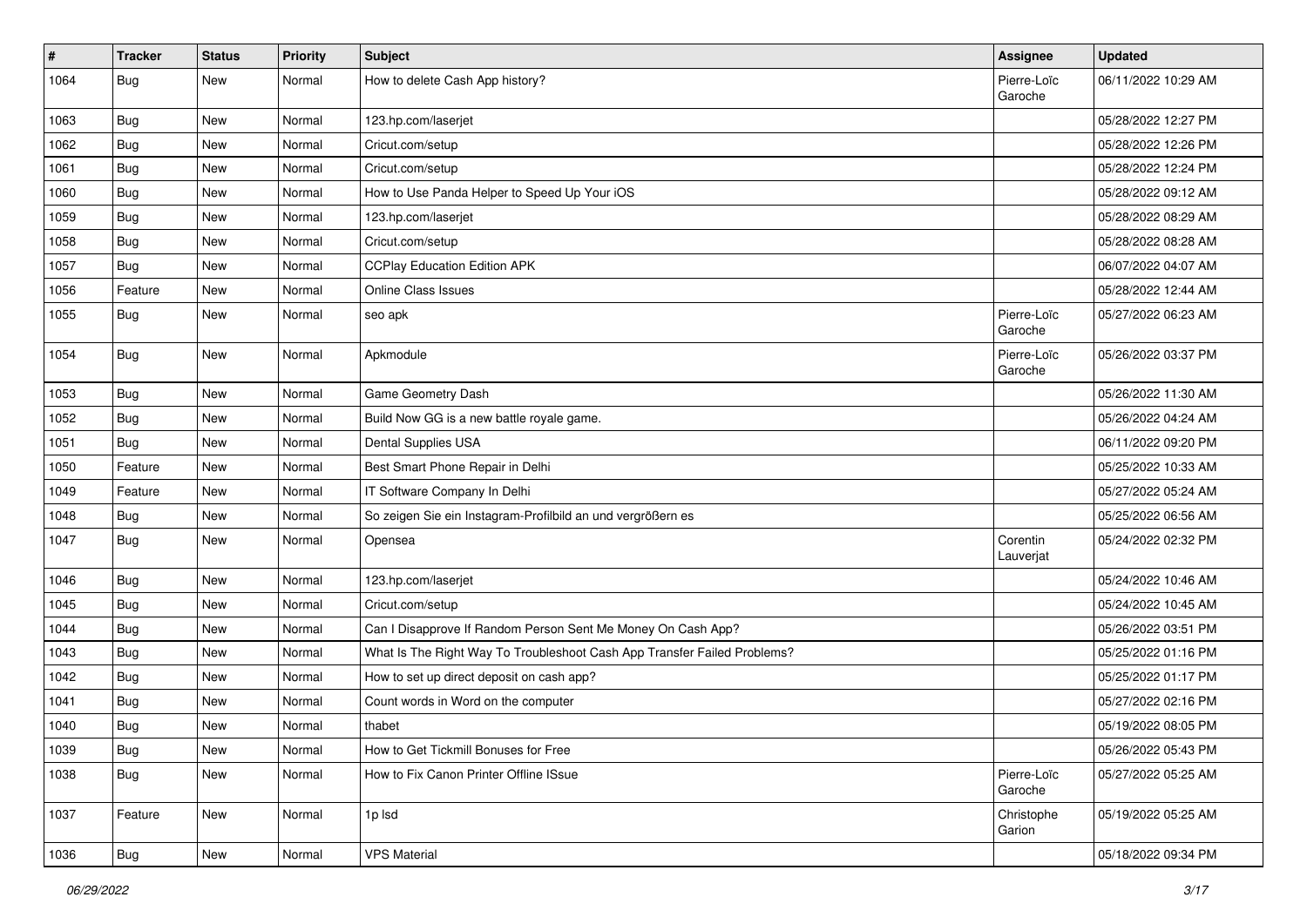| $\sharp$ | Tracker    | <b>Status</b> | <b>Priority</b> | <b>Subject</b>                                                                | Assignee               | <b>Updated</b>      |
|----------|------------|---------------|-----------------|-------------------------------------------------------------------------------|------------------------|---------------------|
| 1035     | <b>Bug</b> | New           | Normal          | how to relieve spam score                                                     | Pierre-Loïc<br>Garoche | 05/18/2022 11:39 AM |
| 1034     | Bug        | New           | Normal          | Download Teaching Feeling For Android                                         |                        | 05/20/2022 09:25 AM |
| 1033     | <b>Bug</b> | <b>New</b>    | Normal          | The best slope 2 online games to play right now                               |                        | 05/17/2022 10:55 AM |
| 1032     | Bug        | <b>New</b>    | Normal          | How To Play The Wordle Game                                                   |                        | 05/17/2022 10:37 AM |
| 1031     | <b>Bug</b> | New           | Normal          | <b>IAFT Traders Union</b>                                                     |                        | 05/16/2022 03:14 PM |
| 1030     | Bug        | <b>New</b>    | Normal          | <b>IAFT Traders Union</b>                                                     |                        | 05/16/2022 03:13 PM |
| 1029     | <b>Bug</b> | New           | Normal          | 5 Reasons Why People Love Coloring Pages?                                     |                        | 05/16/2022 11:53 AM |
| 1028     | Bug        | New           | Normal          | The Best Free Online Game to Play with Friends                                |                        | 05/16/2022 05:00 AM |
| 1027     | Bug        | <b>New</b>    | Normal          | Word hurdle: Viral and Fun Online Game                                        |                        | 06/25/2022 06:13 PM |
| 1026     | Bug        | New           | Normal          | New Puzzle Game for All Age - Dordle                                          |                        | 06/25/2022 06:17 PM |
| 1025     | <b>Bug</b> | New           | Normal          | how to change the logo in wordpress                                           |                        | 06/25/2022 06:20 PM |
| 1024     | <b>Bug</b> | <b>New</b>    | Normal          | How to choose the right broker                                                |                        | 06/25/2022 06:23 PM |
| 1023     | <b>Bug</b> | New           | Normal          | Questions That Are Typically Asked About Trap The Cat                         |                        | 05/14/2022 03:51 AM |
| 1022     | Bug        | <b>New</b>    | Normal          | 123.hp.com/laserjet                                                           |                        | 05/13/2022 01:25 PM |
| 1021     | Bug        | New           | Normal          | Cricut.com/setup                                                              |                        | 05/26/2022 12:21 AM |
| 1020     | <b>Bug</b> | <b>New</b>    | Normal          | Cricut.com/setup                                                              |                        | 05/13/2022 11:14 AM |
| 1019     | Bug        | <b>New</b>    | Normal          | Cricut.com/setup                                                              |                        | 05/13/2022 11:13 AM |
| 1018     | <b>Bug</b> | New           | Normal          | So erhalten Sie ein kostenloses Hörbuch                                       |                        | 06/29/2022 11:27 AM |
| 1017     | Feature    | New           | Normal          | fleeing the complex                                                           | Hamza<br>Bourbouh      | 05/13/2022 06:33 AM |
| 1016     | Bug        | <b>New</b>    | Normal          | Klondike Solitaire                                                            |                        | 05/12/2022 09:03 AM |
| 1015     | Bug        | <b>New</b>    | Normal          | Is it possible to send books for free?                                        |                        | 05/11/2022 04:05 PM |
| 1014     | Bug        | New           | Normal          | how to get chime routing and account number ? chime routing number florida    |                        | 05/11/2022 12:42 PM |
| 1013     | <b>Bug</b> | New           | Normal          | ij.start canon                                                                |                        | 05/11/2022 11:31 AM |
| 1012     | Bug        | <b>New</b>    | Normal          | Cricut.com/setup                                                              |                        | 05/11/2022 11:30 AM |
| 1011     | <b>Bug</b> | New           | Normal          | Summary of 10 best coloring apps on phones                                    |                        | 05/11/2022 10:58 AM |
| 1010     | Bug        | New           | Normal          | what are the requirements to borrow money from cash app ? cash app borrow app | Pierre-Loïc<br>Garoche | 05/11/2022 09:29 AM |
| 1009     | Bug        | <b>New</b>    | Normal          | How to change routing number on Cash App?                                     |                        | 05/11/2022 07:13 AM |
| 1008     | Bug        | New           | Normal          | Who was the first black woman to anchor a newscast?                           |                        | 05/10/2022 03:13 PM |
| 1007     | <b>Bug</b> | New           | Normal          | "ij.start canon                                                               |                        | 05/18/2022 10:40 AM |
| 1006     | Bug        | New           | Normal          | Cricut.com/setup                                                              |                        | 05/10/2022 01:22 PM |
| 1004     | <b>Bug</b> | New           | Normal          | you get to pinch and drag a man with a very flexible face                     |                        | 05/10/2022 10:59 AM |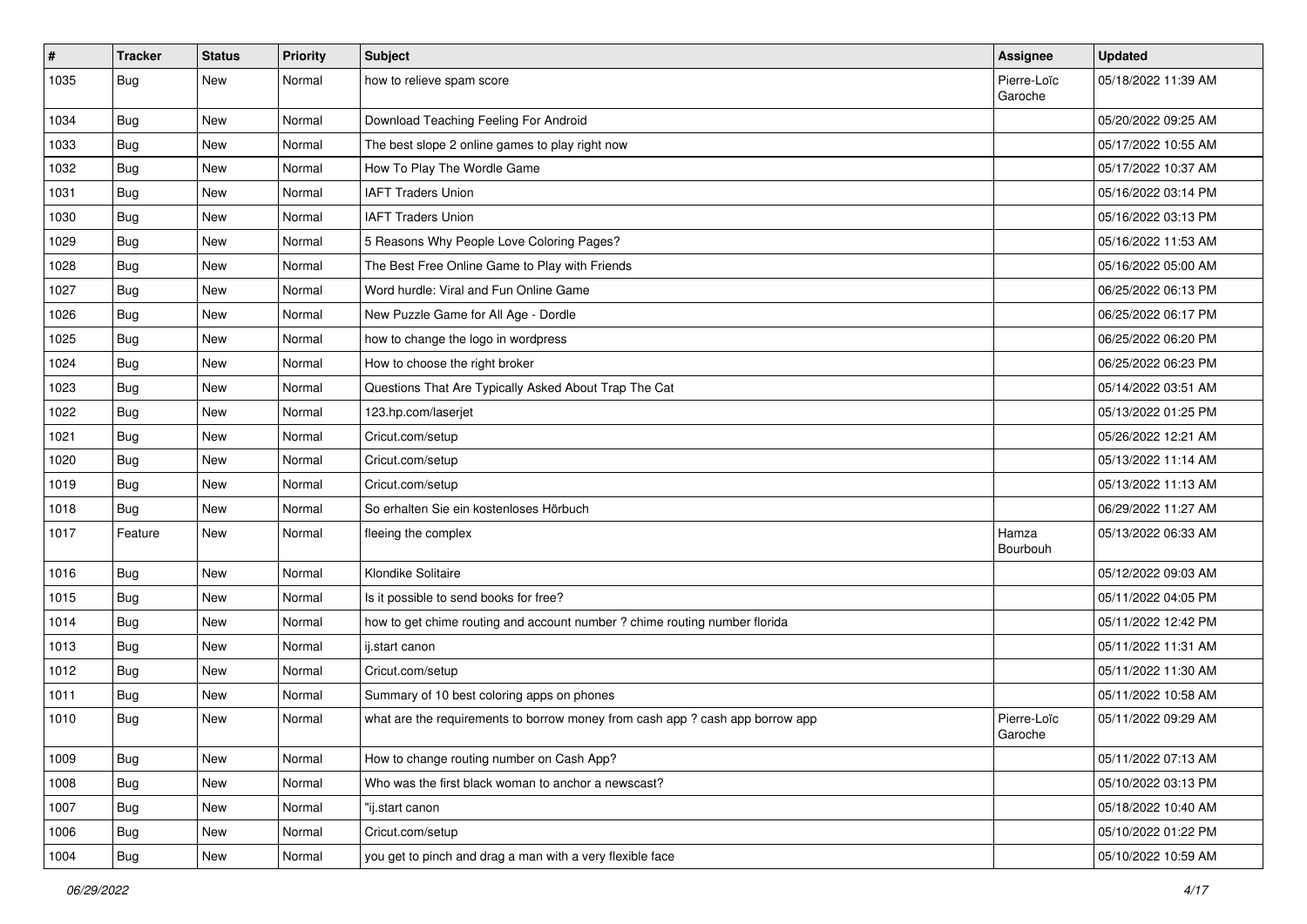| $\vert$ # | <b>Tracker</b> | <b>Status</b> | <b>Priority</b> | <b>Subject</b>                                                  | <b>Assignee</b>        | <b>Updated</b>      |
|-----------|----------------|---------------|-----------------|-----------------------------------------------------------------|------------------------|---------------------|
| 1003      | <b>Bug</b>     | New           | Normal          | Drift F1 is a drifting car game inspired by F1's tracks.        | Pierre-Loïc<br>Garoche | 05/10/2022 10:52 AM |
| 1002      | Bug            | New           | Normal          | <b>Chemistry Assignment Help</b>                                |                        | 06/04/2022 09:58 AM |
| 1001      | <b>Bug</b>     | New           | Normal          | Venmo Keep Saying Error?                                        |                        | 06/27/2022 02:20 AM |
| 1000      | <b>Bug</b>     | <b>New</b>    | Normal          | Super easy way to zoom photos and upload to Instagram           | Christophe<br>Garion   | 06/28/2022 06:14 PM |
| 999       | <b>Bug</b>     | New           | Normal          | Is there a way to find Google Feud answers?                     |                        | 06/28/2022 01:27 AM |
| 998       | <b>Bug</b>     | New           | Normal          | Is It Hard to Solve Wordle An                                   |                        | 06/27/2022 12:24 AM |
| 997       | <b>Bug</b>     | New           | Normal          | 123.hp.com/laserjet                                             |                        | 06/28/2022 09:48 AM |
| 996       | <b>Bug</b>     | <b>New</b>    | Normal          | Cricut.com/setup                                                |                        | 06/27/2022 07:12 AM |
| 995       | Feature        | New           | Normal          | "ij.start canon                                                 |                        | 06/27/2022 01:29 PM |
| 994       | Feature        | New           | Normal          | Cricut.com/setup                                                |                        | 06/26/2022 02:00 AM |
| 993       | Bug            | New           | Normal          | IO Games Free Online                                            |                        | 06/26/2022 09:41 AM |
| 992       | <b>Bug</b>     | <b>New</b>    | Normal          | So vergrößern Sie Ihr Instagram-Profilbild                      |                        | 06/26/2022 11:29 PM |
| 991       | <b>Bug</b>     | New           | Normal          | <b>MDMA MOLLY</b>                                               |                        | 05/03/2022 12:03 AM |
| 990       | Bug            | New           | Normal          | Mushrooms                                                       |                        | 06/26/2022 05:41 AM |
| 989       | <b>Bug</b>     | New           | Normal          | Barewoods Wax Cigar                                             |                        | 06/26/2022 09:19 AM |
| 988       | <b>Bug</b>     | <b>New</b>    | Normal          | <b>Medicinal Mushrooms</b>                                      |                        | 06/27/2022 09:33 AM |
| 987       | <b>Bug</b>     | New           | Normal          | Medicinal Mushrooms                                             |                        | 06/27/2022 07:13 PM |
| 986       | <b>Bug</b>     | New           | Normal          | dbhdsvbhdf                                                      | Christophe<br>Garion   | 06/27/2022 04:12 PM |
| 985       | <b>Bug</b>     | <b>New</b>    | Normal          | Find out the vitality of Facebook Phone Number:                 |                        | 06/27/2022 05:39 AM |
| 984       | Bug            | <b>New</b>    | Normal          | How to disable, permanently delete Twitter account on phone, PC |                        | 06/26/2022 08:28 AM |
| 983       | <b>Bug</b>     | New           | Normal          | Finding issue in tekken 3 game?                                 |                        | 06/28/2022 03:26 AM |
| 982       | <b>Bug</b>     | New           | Normal          | Five sites that let you download free scenarios for your iPhone |                        | 05/07/2022 09:34 PM |
| 981       | <b>Bug</b>     | <b>New</b>    | Normal          | VidMate Mod APK                                                 |                        | 06/28/2022 11:24 AM |
| 980       | Bug            | New           | Normal          | Free Gas Cards for the Unemployed                               |                        | 06/28/2022 02:54 PM |
| 979       | <b>Bug</b>     | New           | Normal          | Free Gas Cards for the Unemployed                               |                        | 06/25/2022 09:02 PM |
| 978       | Bug            | New           | Normal          | Delamore Lodge is a place to stay.                              |                        | 06/27/2022 04:57 AM |
| 977       | <b>Bug</b>     | New           | Normal          | Fans of the Old Country will like this book.                    |                        | 06/26/2022 05:54 AM |
| 976       | <b>Bug</b>     | New           | Normal          | How to delete the cash app account history right now?           | Hamza<br>Bourbouh      | 06/28/2022 11:22 AM |
| 975       | Bug            | New           | Normal          | Payback 2 Mod APK                                               |                        | 05/05/2022 10:56 AM |
| 974       | <b>Bug</b>     | New           | Normal          | Watch NCAA Football Live Streaming Free                         |                        | 06/26/2022 05:33 PM |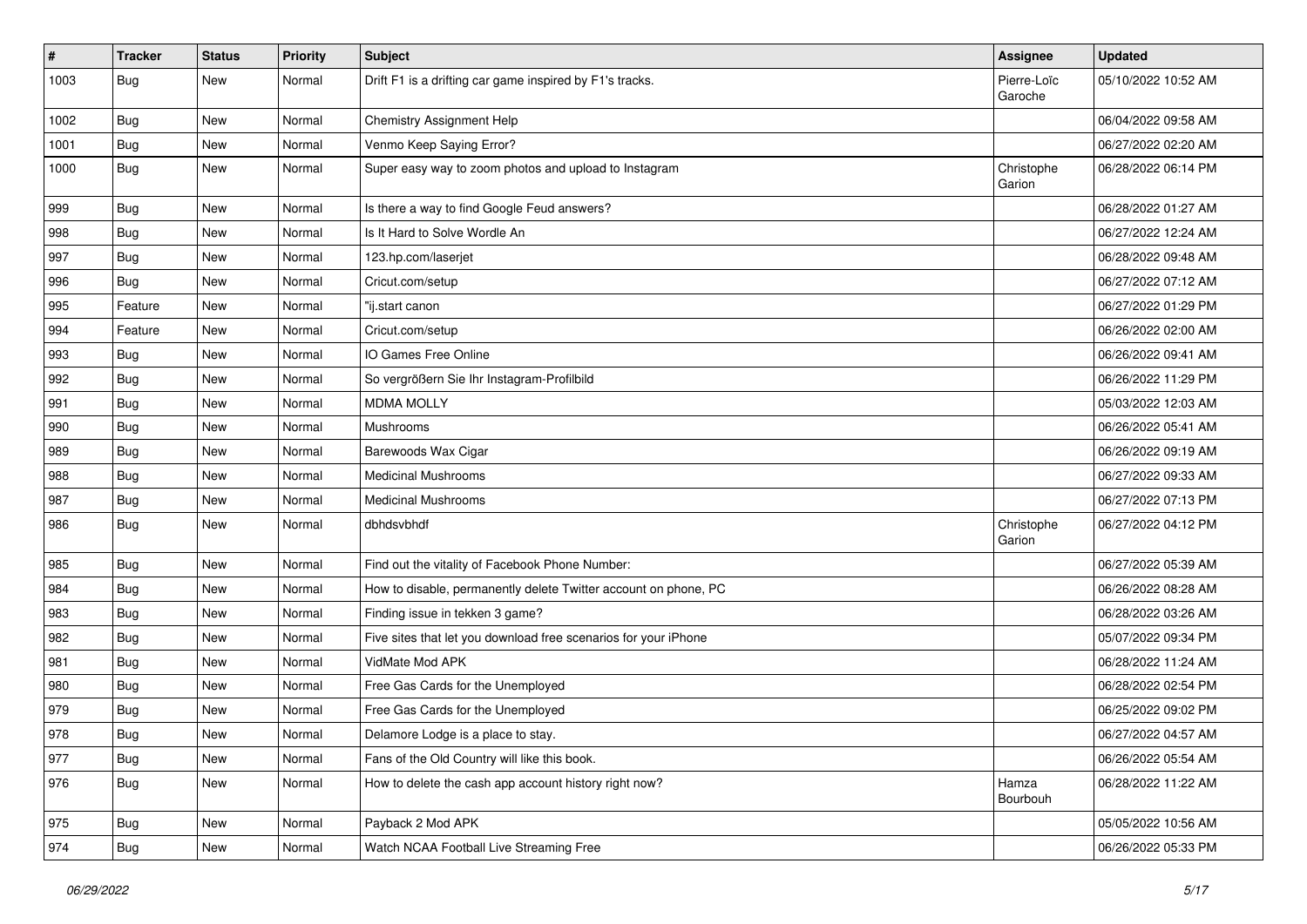| $\sharp$ | <b>Tracker</b> | <b>Status</b> | <b>Priority</b> | <b>Subject</b>                                                                         | Assignee               | <b>Updated</b>      |
|----------|----------------|---------------|-----------------|----------------------------------------------------------------------------------------|------------------------|---------------------|
| 973      | Feature        | New           | Normal          | Free NFL Streaming Sites                                                               |                        | 06/28/2022 06:27 AM |
| 972      | Bug            | New           | Normal          | How To Borrow Money From The Cash App? Get To Know About The Same                      |                        | 04/25/2022 07:30 AM |
| 971      | <b>Bug</b>     | New           | Normal          | How Do I Check Balance On Cash App Card With Optimum Ease?                             |                        | 06/27/2022 08:16 PM |
| 970      | <b>Bug</b>     | New           | Normal          | The Amount Of Time Does Cash App Direct Deposit Time Take?                             |                        | 06/26/2022 07:32 PM |
| 969      | <b>Bug</b>     | New           | Normal          | Watch NCAA Football Live Match Free                                                    |                        | 06/28/2022 01:31 PM |
| 968      | Feature        | New           | Normal          | watch nfl online free live streaming                                                   |                        | 06/25/2022 11:52 PM |
| 967      | Feature        | New           | Normal          | stream live nfl games free online                                                      |                        | 06/26/2022 10:09 AM |
| 966      | <b>Bug</b>     | New           | Normal          | How to Download the Filmes                                                             |                        | 06/27/2022 03:25 AM |
| 965      | Bug            | New           | Normal          | Go with cash app customer service to know where I can load my cash app card            |                        | 06/28/2022 04:30 AM |
| 964      | <b>Bug</b>     | New           | Normal          | Can I Fix Cash App Transfer Failed Issues By Adding Sufficient Funds?                  |                        | 06/26/2022 07:21 AM |
| 963      | Feature        | New           | Normal          | Why I am not getting cool cash app card designs- call experts                          |                        | 06/26/2022 07:52 AM |
| 962      | <b>Bug</b>     | New           | Normal          | Kostenlose Hörbücher                                                                   |                        | 06/26/2022 10:45 PM |
| 961      | <b>Bug</b>     | New           | Normal          | TeaTv is an Android                                                                    |                        | 06/26/2022 02:02 PM |
| 960      | Feature        | New           | Normal          | Zooming Instagram Picture In Full HD                                                   | Pierre-Loïc<br>Garoche | 06/26/2022 07:18 AM |
| 959      | Bug            | <b>New</b>    | Normal          | Get connected with cash app team-How to get money off cash app at walmart without card |                        | 06/27/2022 08:52 AM |
| 958      | <b>Bug</b>     | New           | Normal          | Avail Cash app support service to know Sutton bank cash app number                     |                        | 06/26/2022 08:46 AM |
| 957      | Bug            | New           | Normal          | From Where I Can Get Cheap Writing Services?                                           |                        | 04/20/2022 05:06 AM |
| 956      | <b>Bug</b>     | New           | Normal          | <b>FNF Free Mods Online</b>                                                            |                        | 06/25/2022 09:59 PM |
| 955      | <b>Bug</b>     | New           | Normal          | How Long Does Verification Take On Cash App If You Apply For The Verification?         | Christophe<br>Garion   | 06/25/2022 10:50 PM |
| 954      | Bug            | New           | Normal          | AZ Screen Recorder Mod                                                                 |                        | 06/25/2022 11:24 PM |
| 953      | <b>Bug</b>     | New           | Normal          | Manga Dogs - Read Your Favorite Comics on Your Smartphone                              |                        | 06/27/2022 03:53 PM |
| 952      | <b>Bug</b>     | New           | Normal          | Canon IJ Network Tool                                                                  |                        | 06/26/2022 10:35 AM |
| 951      | <b>Bug</b>     | New           | Normal          | Canon.com/ijsetup                                                                      |                        | 06/27/2022 07:56 PM |
| 950      | <b>Bug</b>     | New           | Normal          | ij.start canon                                                                         |                        | 06/26/2022 04:35 AM |
| 949      | <b>Bug</b>     | New           | Normal          | <b>Educational Games</b>                                                               |                        | 06/15/2022 09:11 PM |
| 948      | <b>Bug</b>     | New           | Normal          | Canon IJ Network Tool                                                                  |                        | 06/27/2022 09:30 PM |
| 947      | Bug            | New           | Normal          | is Disney Now and Disney Plus different?                                               |                        | 04/14/2022 09:53 AM |
| 946      | <b>Bug</b>     | New           | Normal          | What is Plex and Is Plex Legal?                                                        |                        | 06/26/2022 05:23 AM |
| 945      | <b>Bug</b>     | New           | Normal          | TikTok 18 Mod Apk For Your Android                                                     |                        | 04/13/2022 09:32 AM |
| 944      | Feature        | New           | Normal          | Canon.com/ijsetup                                                                      |                        | 06/27/2022 09:46 AM |
| 943      | <b>Bug</b>     | New           | Normal          | ij.start canon                                                                         |                        | 04/13/2022 08:52 AM |
| 942      | <b>Bug</b>     | New           | Normal          | Canon IJ Network Tool                                                                  |                        | 04/13/2022 08:45 AM |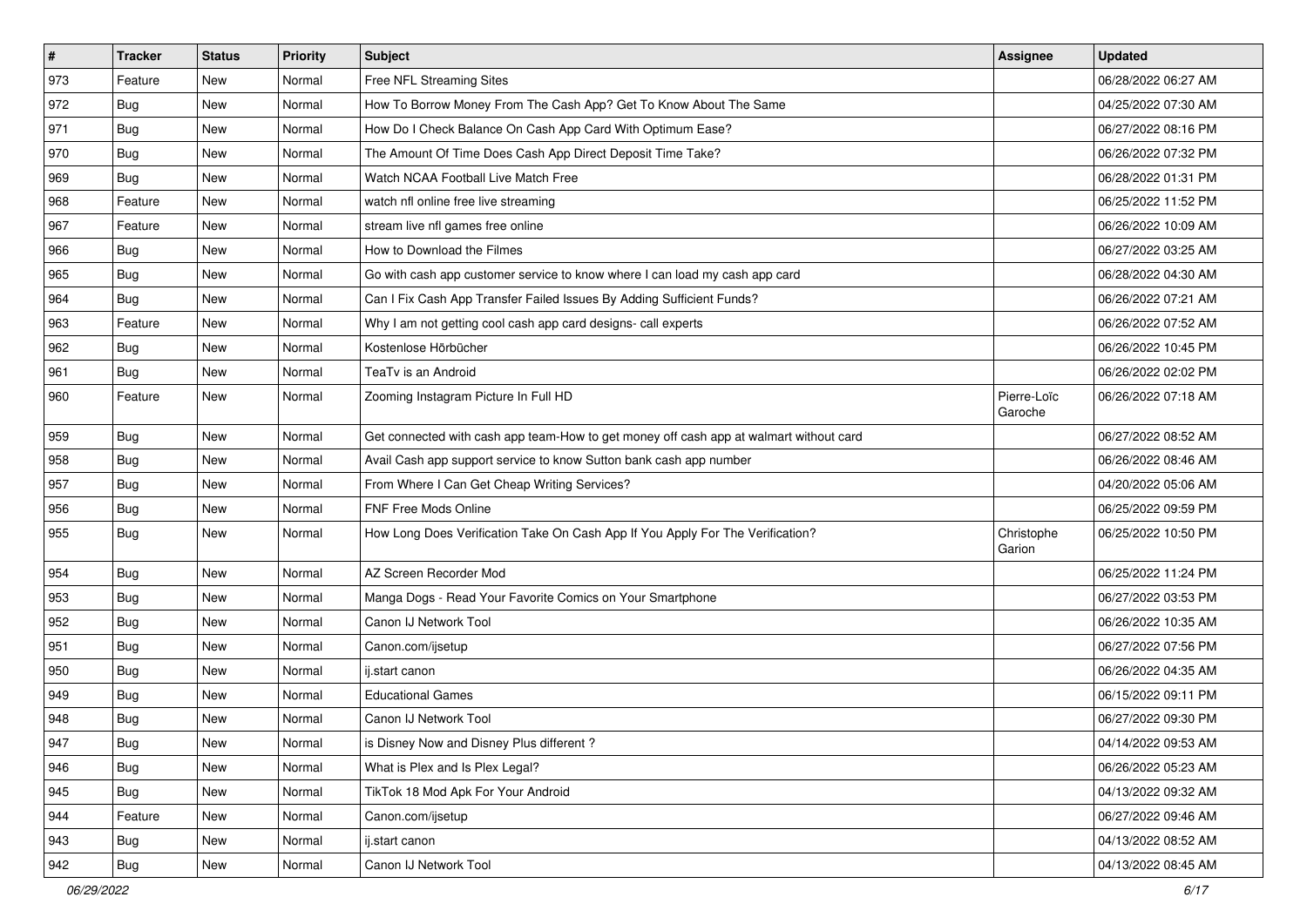| $\vert$ # | <b>Tracker</b> | <b>Status</b> | <b>Priority</b> | <b>Subject</b>                                                                   | <b>Assignee</b>        | <b>Updated</b>      |
|-----------|----------------|---------------|-----------------|----------------------------------------------------------------------------------|------------------------|---------------------|
| 941       | <b>Bug</b>     | New           | Normal          | is Disney Now and Disney Plus different?                                         |                        | 06/26/2022 12:10 PM |
| 940       | Bug            | <b>New</b>    | Normal          | What is Plex and Is Plex Legal?                                                  |                        | 06/26/2022 04:50 PM |
| 939       | <b>Bug</b>     | New           | Normal          | Ability to change sound notifications                                            | Christophe<br>Garion   | 06/27/2022 11:29 PM |
| 938       | <b>Bug</b>     | <b>New</b>    | Normal          | Would you like to have your own ringtone                                         | Christophe<br>Garion   | 06/26/2022 09:54 PM |
| 936       | <b>Bug</b>     | New           | Normal          | Avantages de l'extension AliTools pour faire du shopping sur Aliexpress          | Pierre-Loïc<br>Garoche | 04/12/2022 11:35 AM |
| 935       | <b>Bug</b>     | New           | Normal          | MovieBox Pro Apk - Watch Movies and TV Shows on Your Android Phone               |                        | 06/26/2022 04:11 AM |
| 934       | Bug            | New           | Normal          | MovieBox Pro Apk - Watch Movies and TV Shows on Your Android Phone               |                        | 05/10/2022 11:01 AM |
| 933       | Bug            | New           | Normal          | How Can I Watch Movies on My Mobile Phone                                        |                        | 06/24/2022 12:55 AM |
| 932       | Bug            | New           | Normal          | The best epic, long-playing PC games will consume days of your life.             |                        | 05/15/2022 07:44 PM |
| 930       | <b>Bug</b>     | <b>New</b>    | Normal          | The best free games online                                                       |                        | 04/12/2022 09:05 AM |
| 929       | <b>Bug</b>     | New           | Normal          | Canon IJ Network Tool                                                            |                        | 04/12/2022 08:32 AM |
| 928       | Bug            | New           | Normal          | How Does Sutton Bank Cash App Customer Service Help In Answering Your Questions? |                        | 04/12/2022 11:36 AM |
| 927       | Feature        | New           | Normal          | What Is The Right Way To Troubleshoot Cash App Transfer Failed Problems?         |                        | 04/12/2022 05:54 AM |
| 926       | <b>Bug</b>     | New           | Normal          | tavor 7                                                                          |                        | 06/22/2022 05:08 PM |
| 925       | Bug            | New           | Normal          | tavor 7                                                                          |                        | 06/15/2022 03:45 AM |
| 924       | <b>Bug</b>     | New           | Normal          | buy tec 9                                                                        |                        | 04/11/2022 02:54 PM |
| 923       | Bug            | New           | Normal          | frenchies for sale                                                               |                        | 04/11/2022 02:35 PM |
| 922       | Bug            | <b>New</b>    | Normal          | Why Is The Need For Assignment Writing Services?                                 |                        | 06/29/2022 06:48 PM |
| 921       | <b>Bug</b>     | New           | Normal          | Canon IJ Network Tool                                                            |                        | 04/11/2022 09:00 AM |
| 920       | <b>Bug</b>     | New           | Normal          | Where I Can Get Essay Writing Services?                                          |                        | 04/11/2022 08:35 AM |
| 919       | Feature        | New           | Normal          | How can I check my Cash App card balance by dialing a number?                    |                        | 04/10/2022 09:07 AM |
| 918       | <b>Bug</b>     | New           | Normal          | Antivirus for IOS                                                                |                        | 06/16/2022 10:36 PM |
| 917       | Bug            | <b>New</b>    | Normal          | Random Person Sent Me Money on Cash App-find solution?                           |                        | 04/09/2022 12:32 PM |
| 916       | <b>Bug</b>     | New           | Normal          | How long does it take to write a book?                                           |                        | 04/07/2022 12:15 PM |
| 915       | <b>Bug</b>     | New           | Normal          | Finance dissertation writing                                                     |                        | 04/07/2022 09:22 AM |
| 914       | Bug            | New           | Normal          | Wordle: how to play fashion games for free?                                      |                        | 04/07/2022 08:30 AM |
| 913       | Bug            | New           | Normal          | Canon IJ Network Tool                                                            |                        | 04/07/2022 06:21 AM |
| 912       | Bug            | New           | Normal          | Cuphead Mobile Game Review                                                       |                        | 06/09/2022 10:14 AM |
| 911       | <b>Bug</b>     | New           | Normal          | Aluminum Windows & Doors                                                         |                        | 04/06/2022 08:10 PM |
| 910       | Bug            | New           | Normal          | Each content looks unisize or not formated                                       |                        | 04/06/2022 11:21 AM |
| 909       | <b>Bug</b>     | New           | Normal          | Toca Life World APK                                                              |                        | 04/06/2022 04:52 AM |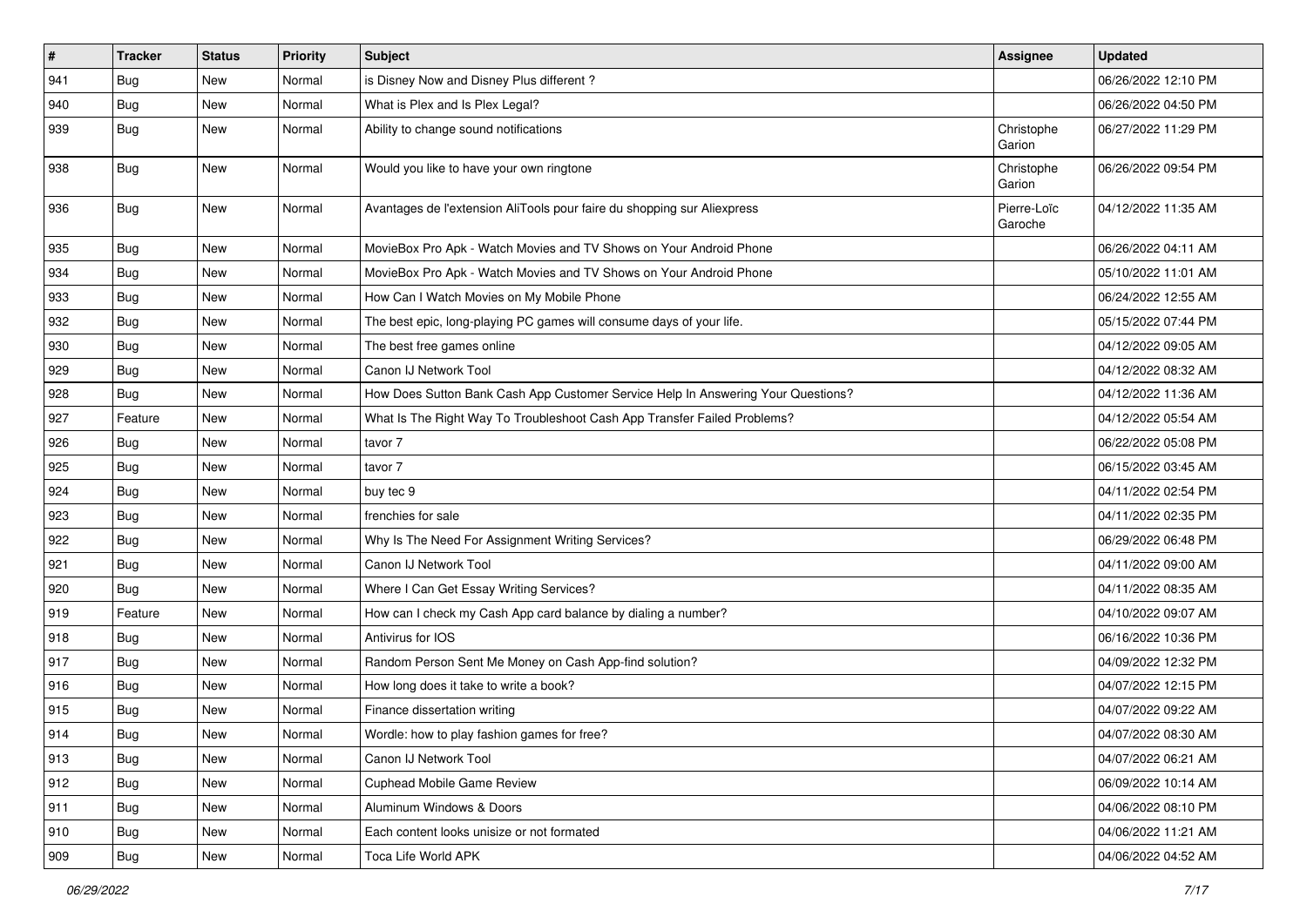| $\vert$ # | <b>Tracker</b> | <b>Status</b> | <b>Priority</b> | Subject                                                                     | Assignee             | <b>Updated</b>      |
|-----------|----------------|---------------|-----------------|-----------------------------------------------------------------------------|----------------------|---------------------|
| 908       | <b>Bug</b>     | New           | Normal          | Toca Life World APK                                                         |                      | 04/06/2022 03:18 AM |
| 907       | <b>Bug</b>     | New           | Normal          | Canon IJ Network Tool                                                       |                      | 04/04/2022 10:43 AM |
| 906       | Bug            | New           | Normal          | How To Change Cash App From Business To Personal Account For Any Reasons?   |                      | 04/04/2022 09:57 AM |
| 905       | <b>Bug</b>     | New           | Normal          | MINI MILITIA MOD APK                                                        |                      | 05/19/2022 01:54 PM |
| 904       | Feature        | New           | Normal          | Laora seeck                                                                 |                      | 04/20/2022 11:54 AM |
| 903       | Feature        | New           | Normal          | Good game                                                                   |                      | 04/11/2022 08:39 AM |
| 902       | Feature        | New           | Normal          | salo717                                                                     |                      | 05/18/2022 10:35 AM |
| 901       | Feature        | New           | Normal          | good game ever                                                              |                      | 06/29/2022 02:55 PM |
| 900       | Feature        | New           | Normal          | good game ever                                                              |                      | 04/02/2022 11:59 AM |
| 899       | Feature        | New           | Normal          | Application of Optical Fiber Gyroscope                                      | Christophe<br>Garion | 04/02/2022 11:23 AM |
| 898       | <b>Bug</b>     | New           | Normal          | Shadow Fight 2 Mod APK                                                      |                      | 04/02/2022 09:17 AM |
| 897       | Bug            | New           | Normal          | Slot Pulsa Pragmatic Play                                                   | Xavier Thirioux      | 04/01/2022 12:08 PM |
| 896       | Feature        | New           | Normal          | Application of North Finder in Mining Industry                              | Xavier Thirioux      | 04/01/2022 09:49 AM |
| 895       | <b>Bug</b>     | New           | Normal          | Cash App Scams                                                              |                      | 06/18/2022 02:36 PM |
| 894       | Feature        | New           | Normal          | Need phd dissertation help in UK                                            |                      | 05/30/2022 12:29 PM |
| 893       | <b>Bug</b>     | New           | Normal          | klingeltone                                                                 |                      | 04/13/2022 11:06 AM |
| 892       | Bug            | New           | Normal          | Good game                                                                   |                      | 04/01/2022 09:15 AM |
| 891       | <b>Bug</b>     | New           | Normal          | The most interesting game today, have you tried it?                         |                      | 04/01/2022 09:17 AM |
| 889       | Bug            | New           | Normal          | What is Plex and how it's work?                                             |                      | 04/01/2022 09:14 AM |
| 888       | Bug            | New           | Normal          | Is the Fox News Channel on Roku free?                                       |                      | 06/28/2022 06:58 PM |
| 887       | <b>Bug</b>     | New           | Normal          | What is Plex and how it's work?                                             |                      | 04/01/2022 09:16 AM |
| 886       | <b>Bug</b>     | New           | Normal          | Is the Fox News Channel on Roku free?                                       |                      | 06/28/2022 09:36 PM |
| 885       | <b>Bug</b>     | New           | Normal          | How to Install the Tele Latino App For Android                              |                      | 03/28/2022 04:10 AM |
| 884       | <b>Bug</b>     | New           | Normal          | Why do Subway Surfers popular                                               |                      | 04/01/2022 09:16 AM |
| 883       | <b>Bug</b>     | New           | Normal          | Langweilen Sie sich jemals bei der gleichen alten Schriftart auf Instagram? |                      | 04/01/2022 09:16 AM |
| 882       | <b>Bug</b>     | New           | Normal          | How to change bank account on cash app?                                     |                      | 04/01/2022 09:16 AM |
| 880       | <b>Bug</b>     | New           | Normal          | Why do Subway Surfers popular                                               |                      | 04/01/2022 09:16 AM |
| 879       | Feature        | New           | Normal          | Best Garage Door Repair in Massachusetts                                    |                      | 04/01/2022 09:16 AM |
| 878       | Bug            | New           | Normal          | Wie ist instazoom hilfreich beim Herunterladen von Instagram-Profilbildern  |                      | 04/08/2022 09:28 PM |
| 877       | Feature        | New           | Normal          | <b>Exness Broker Review</b>                                                 |                      | 04/01/2022 09:12 AM |
| 876       | <b>Bug</b>     | New           | Normal          | Download Full-Size Profile Pictures of Your Favorite Users With InstaDP     |                      | 04/01/2022 09:12 AM |
| 875       | <b>Bug</b>     | New           | Normal          | Red ball game                                                               |                      | 04/01/2022 09:15 AM |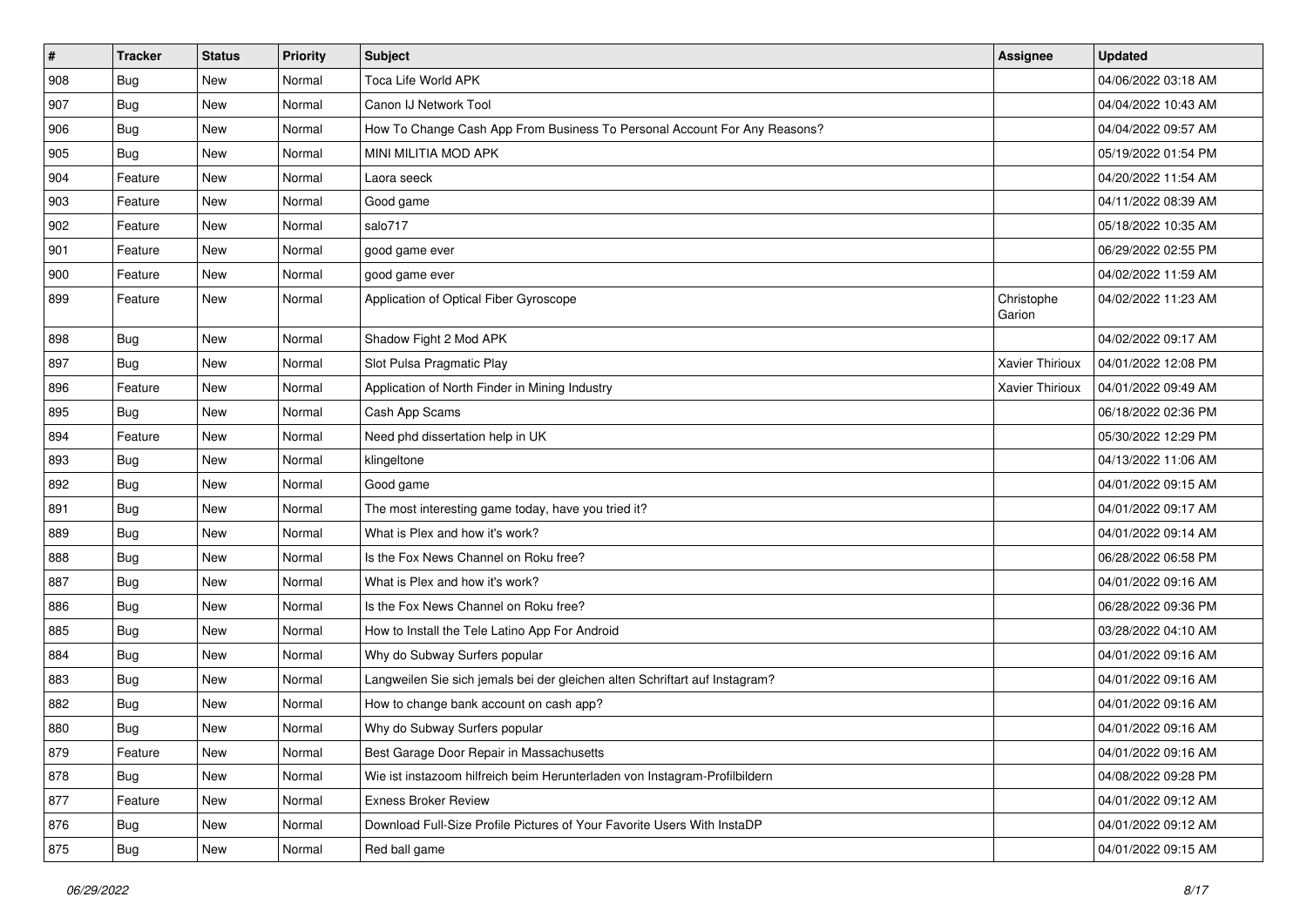| $\vert$ # | <b>Tracker</b> | <b>Status</b> | <b>Priority</b> | <b>Subject</b>                                                                   | <b>Assignee</b>        | <b>Updated</b>      |
|-----------|----------------|---------------|-----------------|----------------------------------------------------------------------------------|------------------------|---------------------|
| 874       | <b>Bug</b>     | New           | Normal          | Cómo descargar Minecraft Apk                                                     |                        | 06/26/2022 08:01 AM |
| 873       | <b>Bug</b>     | New           | Normal          | Klingeltöne mp3                                                                  |                        | 04/13/2022 11:03 AM |
| 872       | <b>Bug</b>     | New           | Normal          | Poppy Playtime Horror Game Free                                                  |                        | 04/01/2022 09:11 AM |
| 870       | <b>Bug</b>     | New           | Normal          | Mahjong Solitaire                                                                |                        | 04/01/2022 09:12 AM |
| 869       | <b>Bug</b>     | New           | Normal          | Sonnerie Post Malone 2022                                                        |                        | 04/13/2022 11:05 AM |
| 868       | Feature        | New           | Normal          | What Is the Role of a Graphic Designer?                                          | Pierre-Loïc<br>Garoche | 04/01/2022 09:12 AM |
| 866       | Feature        | New           | Normal          | Northern Ireland Dissertation Writing Service                                    | Pierre-Loïc<br>Garoche | 04/01/2022 09:12 AM |
| 865       | Bug            | New           | Normal          | Canon IJ Printer Utility                                                         |                        | 05/18/2022 07:24 PM |
| 864       | <b>Bug</b>     | New           | Normal          | Canon IJ Network Tool                                                            |                        | 04/01/2022 09:14 AM |
| 863       | <b>Bug</b>     | New           | Normal          | Canon IJ Network Tool                                                            |                        | 04/01/2022 09:12 AM |
| 862       | <b>Bug</b>     | New           | Normal          | none                                                                             |                        | 04/01/2022 09:11 AM |
| 860       | <b>Bug</b>     | New           | Normal          | pokemon guide                                                                    | Pierre-Loïc<br>Garoche | 06/18/2022 08:18 PM |
| 859       | <b>Bug</b>     | New           | Normal          | Canon IJ Network Tool                                                            |                        | 04/01/2022 09:13 AM |
| 858       | <b>Bug</b>     | New           | Normal          | opourid                                                                          | Christophe<br>Garion   | 04/01/2022 09:13 AM |
| 857       | <b>Bug</b>     | New           | Normal          | Welcome to the world of classic retro games                                      |                        | 04/01/2022 09:13 AM |
| 856       | <b>Bug</b>     | New           | Normal          | Online Classes Assistance Help For Student                                       |                        | 04/01/2022 09:13 AM |
| 855       | <b>Bug</b>     | New           | Normal          | Online Classes Assistance Help For Student                                       |                        | 04/01/2022 09:13 AM |
| 854       | <b>Bug</b>     | New           | Normal          | How To Resolve Password Problems Through Facebook Customer Service?              |                        | 04/09/2022 06:11 PM |
| 853       | <b>Bug</b>     | New           | Normal          | what is dr laser                                                                 |                        | 04/01/2022 09:13 AM |
| 852       | <b>Bug</b>     | New           | Normal          | How to cancel your French Bee flight within 24 hours?                            |                        | 04/01/2022 09:13 AM |
| 851       | <b>Bug</b>     | New           | Normal          | Laden Sie den kostenlosen MP3-Klingelton für Ihr Mobiltelefon herunter           |                        | 04/01/2022 09:14 AM |
| 850       | <b>Bug</b>     | New           | Normal          | Puppy Playtime APK Android                                                       |                        | 04/01/2022 09:14 AM |
| 849       | <b>Bug</b>     | New           | Normal          | FutEmax App Apk - Watch Soccer, Fantasy Football, And More On Your Mobile Device |                        | 04/01/2022 09:04 AM |
| 848       | Feature        | New           | Normal          | <b>Online Classes Assistance</b>                                                 |                        | 04/01/2022 08:57 AM |
| 847       | Feature        | New           | Normal          | Canon.com/ijsetup                                                                |                        | 04/01/2022 09:08 AM |
| 846       | Feature        | New           | Normal          | ij.start canon                                                                   |                        | 04/01/2022 08:58 AM |
| 845       | Feature        | New           | Normal          | canon.com/ijsetup                                                                |                        | 04/01/2022 08:58 AM |
| 844       | Bug            | New           | Normal          | To know Chime Routing Number call on the helpline number                         |                        | 04/01/2022 08:58 AM |
| 843       | <b>Bug</b>     | New           | Normal          | Canon IJ Network Tool                                                            |                        | 04/01/2022 08:58 AM |
| 842       | <b>Bug</b>     | New           | Normal          | Join the fun game                                                                |                        | 04/01/2022 08:58 AM |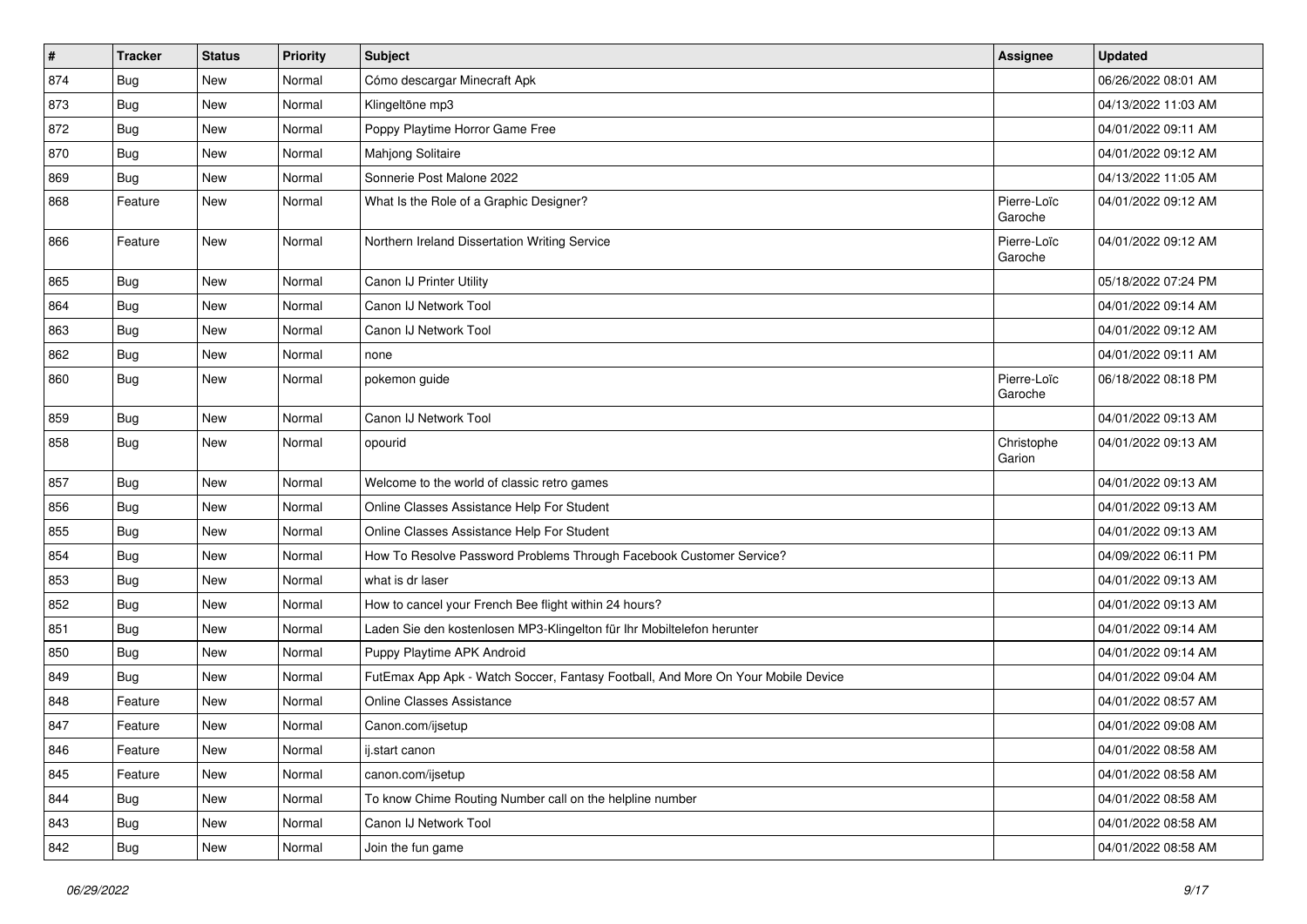| #   | Tracker    | <b>Status</b> | <b>Priority</b> | <b>Subject</b>                                                | <b>Assignee</b>        | <b>Updated</b>      |
|-----|------------|---------------|-----------------|---------------------------------------------------------------|------------------------|---------------------|
| 841 | <b>Bug</b> | New           | Normal          | How do I activate FOX NOW?                                    |                        | 04/01/2022 08:58 AM |
| 840 | <b>Bug</b> | <b>New</b>    | Normal          | Is Tubi really free and legal?                                |                        | 04/01/2022 08:58 AM |
| 839 | <b>Bug</b> | New           | Normal          | How do I activate FOX NOW?                                    |                        | 04/01/2022 08:58 AM |
| 838 | <b>Bug</b> | <b>New</b>    | Normal          | Celebrity Hunter Mod apk - Como instalá-lo                    |                        | 04/01/2022 08:58 AM |
| 837 | <b>Bug</b> | <b>New</b>    | Normal          | To Create An Instagram Story                                  | Pierre-Loïc<br>Garoche | 04/01/2022 08:58 AM |
| 836 | <b>Bug</b> | <b>New</b>    | Normal          | What Is The Required Amount To Pay As Cash App Clearance Fee? |                        | 04/01/2022 09:00 AM |
| 835 | <b>Bug</b> | New           | Normal          | Build your strong army with Taming io                         |                        | 04/01/2022 08:59 AM |
| 834 | <b>Bug</b> | New           | Normal          | Grasp the secret to relieve stress and fatigue                |                        | 04/01/2022 08:57 AM |
| 833 | Bug        | <b>New</b>    | Normal          | Does Direct Deposit Hit Chime- seek Chime Customer Service    |                        | 04/01/2022 08:59 AM |
| 832 | <b>Bug</b> | New           | Normal          | Choque Royale Mod Apk                                         |                        | 04/01/2022 08:59 AM |
| 831 | Bug        | New           | Normal          | Build and shoot                                               |                        | 05/29/2022 04:47 PM |
| 830 | <b>Bug</b> | New           | Normal          | Poppy Playtime APK                                            |                        | 06/27/2022 10:31 PM |
| 829 | <b>Bug</b> | <b>New</b>    | Normal          | Write My Dissertation For Me UK                               | Pierre-Loïc<br>Garoche | 06/26/2022 04:13 AM |
| 828 | <b>Bug</b> | New           | Normal          | Nursery management                                            |                        | 06/28/2022 12:10 PM |
| 827 | <b>Bug</b> | New           | Normal          | Come To Know The Required Steps To Unlock Cash App Account    |                        | 04/01/2022 08:59 AM |
| 826 | <b>Bug</b> | <b>New</b>    | Normal          | How to Dowload MXL TV Premium                                 |                        | 05/26/2022 03:34 PM |
| 825 | Bug        | New           | Normal          | Lucky Patcher Download                                        |                        | 06/26/2022 06:09 PM |
| 824 | Feature    | <b>New</b>    | Normal          | How to watch Fox News on my Smart TV or similar devices?      | Pierre-Loïc<br>Garoche | 06/27/2022 08:32 PM |
| 823 | Feature    | <b>New</b>    | Normal          | How much does Disney Plus cost?                               | Pierre-Loïc<br>Garoche | 06/27/2022 04:05 AM |
| 822 | Bug        | New           | Normal          | Dowload Your Boyfriend Game                                   |                        | 06/28/2022 04:56 AM |
| 821 | <b>Bug</b> | New           | Normal          | Nicoo - A Review of the Popular Battle Royale Game            |                        | 06/28/2022 08:30 AM |
| 820 | Bug        | <b>New</b>    | Normal          | Metal Slug Apk para Android                                   |                        | 06/29/2022 12:55 PM |
| 819 | <b>Bug</b> | New           | Normal          | Metal Slug Apk para Android                                   |                        | 06/27/2022 09:35 AM |
| 818 | Bug        | New           | Normal          | Have you ever played a basketball game?                       | Corentin<br>Lauverjat  | 04/01/2022 08:55 AM |
| 817 | <b>Bug</b> | New           | Normal          | Pacman 30th Anniversary                                       |                        | 06/28/2022 09:20 AM |
| 816 | Bug        | New           | Normal          | Play Scribble io fun with everyone                            |                        | 06/28/2022 03:20 PM |
| 815 | Bug        | New           | Normal          | how do i call cash app customer service                       | Xavier Thirioux        | 06/28/2022 01:04 PM |
| 814 | Bug        | New           | Normal          | <b>Stage Fright Cure</b>                                      | Pierre-Loïc<br>Garoche | 06/28/2022 12:31 AM |
| 813 | Feature    | New           | Normal          | Canon.com/ijsetup                                             |                        | 06/28/2022 05:15 PM |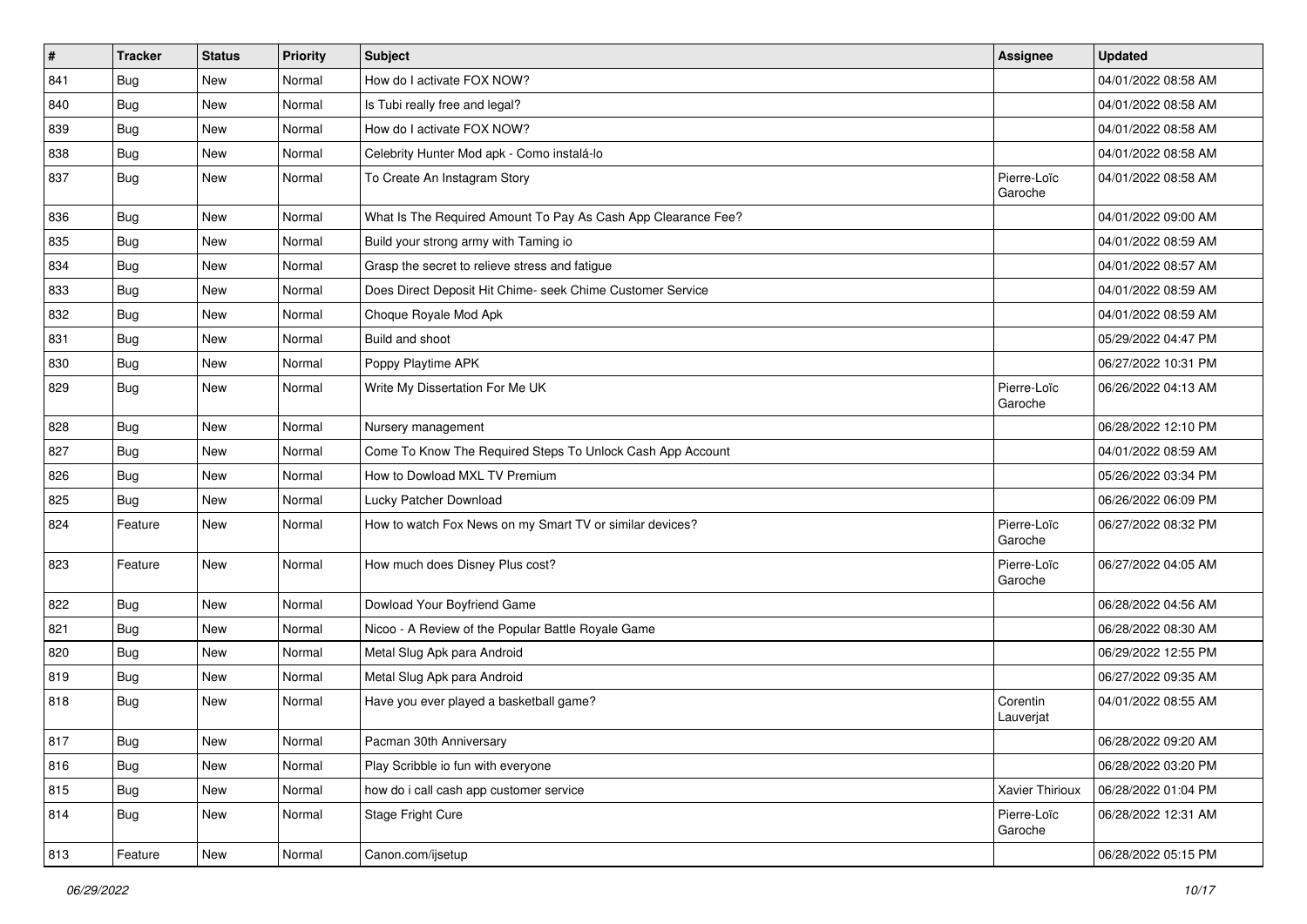| $\vert$ # | <b>Tracker</b> | <b>Status</b> | <b>Priority</b> | <b>Subject</b>                                                                | Assignee               | <b>Updated</b>      |
|-----------|----------------|---------------|-----------------|-------------------------------------------------------------------------------|------------------------|---------------------|
| 812       | Feature        | New           | Normal          | canon.com/ijsetup                                                             |                        | 06/29/2022 06:04 AM |
| 811       | <b>Bug</b>     | <b>New</b>    | Normal          | Canon IJ Network Tool                                                         |                        | 06/29/2022 10:59 PM |
| 810       | Feature        | New           | Normal          | how to remove viruses from a phone                                            |                        | 06/28/2022 11:13 AM |
| 809       | <b>Bug</b>     | New           | Normal          | Smash Karts - immerse yourself in the exciting race                           |                        | 06/28/2022 09:57 AM |
| 808       | <b>Bug</b>     | <b>New</b>    | Normal          | Sinnvolle Guten-Morgen-Grüße                                                  |                        | 06/28/2022 10:45 PM |
| 807       | Bug            | <b>New</b>    | Normal          | 1v1Battle is a strategic action 'Build and shoot' game                        |                        | 06/27/2022 06:52 AM |
| 806       | Feature        | New           | Normal          | Go everywhere thanks to mapquest driving directions                           |                        | 06/29/2022 07:38 AM |
| 805       | Bug            | New           | Normal          | Ketamine Online Store                                                         | Christophe<br>Garion   | 06/28/2022 10:04 PM |
| 804       | Bug            | <b>New</b>    | Normal          | Review                                                                        |                        | 06/29/2022 03:32 AM |
| 802       | <b>Bug</b>     | New           | Normal          | Who Is an ETL Engineer                                                        |                        | 06/28/2022 02:03 AM |
| 801       | <b>Bug</b>     | New           | Normal          | Who Is an ETL Engineer                                                        |                        | 06/27/2022 12:25 PM |
| 800       | <b>Bug</b>     | <b>New</b>    | Normal          | Who Is an ETL Engineer                                                        |                        | 06/29/2022 08:54 AM |
| 799       | <b>Bug</b>     | <b>New</b>    | Normal          | Who Is an ETL Engineer                                                        |                        | 06/29/2022 07:36 PM |
| 798       | <b>Bug</b>     | <b>New</b>    | Normal          | Who Is an ETL Engineer                                                        |                        | 06/29/2022 02:44 AM |
| 797       | Bug            | New           | Normal          | Psychedelic                                                                   | Christophe<br>Garion   | 06/28/2022 11:11 PM |
| 796       | Bug            | New           | Normal          | How Does Cash App ++ actually work and What is the process of it              |                        | 06/29/2022 05:10 AM |
| 795       | <b>Bug</b>     | New           | Normal          | Drift Boss - Exciting Race                                                    |                        | 06/26/2022 06:32 PM |
| 794       | Feature        | New           | Normal          | Safe place to buy fifa coins                                                  |                        | 06/28/2022 11:15 AM |
| 792       | <b>Bug</b>     | <b>New</b>    | Normal          | What is Google Camera Mod?                                                    |                        | 06/27/2022 10:20 AM |
| 791       | <b>Bug</b>     | <b>New</b>    | Normal          | Samsnung TV Plus is not working                                               |                        | 04/01/2022 09:03 AM |
| 790       | Bug            | <b>New</b>    | Normal          | My app                                                                        |                        | 04/01/2022 09:03 AM |
| 789       | <b>Bug</b>     | New           | Normal          | Full version                                                                  |                        | 06/29/2022 09:29 PM |
| 788       | <b>Bug</b>     | New           | Normal          | Intro Maker Mod APK                                                           |                        | 06/29/2022 09:13 PM |
| 787       | <b>Bug</b>     | <b>New</b>    | Normal          | <b>Assured Assignment Help</b>                                                |                        | 06/29/2022 09:56 AM |
| 786       | <b>Bug</b>     | <b>New</b>    | Normal          | Best Assignment Help in Australia & UK                                        |                        | 06/21/2022 09:28 PM |
| 785       | <b>Bug</b>     | <b>New</b>    | Normal          | How To Get Money Off Cash App Without Card Or With A Card?                    |                        | 06/28/2022 11:35 AM |
| 784       | <b>Bug</b>     | New           | Normal          | How To Add Money On Cash App Card And Check The Funds?                        |                        | 06/28/2022 12:36 PM |
| 783       | Bug            | <b>New</b>    | Normal          | How Do I Determine The Reasons And Solutions To Fix Cash App Transfer Failed? |                        | 06/29/2022 01:42 PM |
| 782       | Bug            | New           | Normal          | Comment faire une sonnerie téléphonique                                       |                        | 06/29/2022 04:47 PM |
| 781       | <b>Bug</b>     | New           | Normal          | Free Whatsapp Group to Join                                                   |                        | 06/28/2022 11:48 AM |
| 780       | <b>Bug</b>     | New           | Normal          | Best Whatsapp Modified APKs                                                   | Pierre-Loïc<br>Garoche | 06/28/2022 05:38 PM |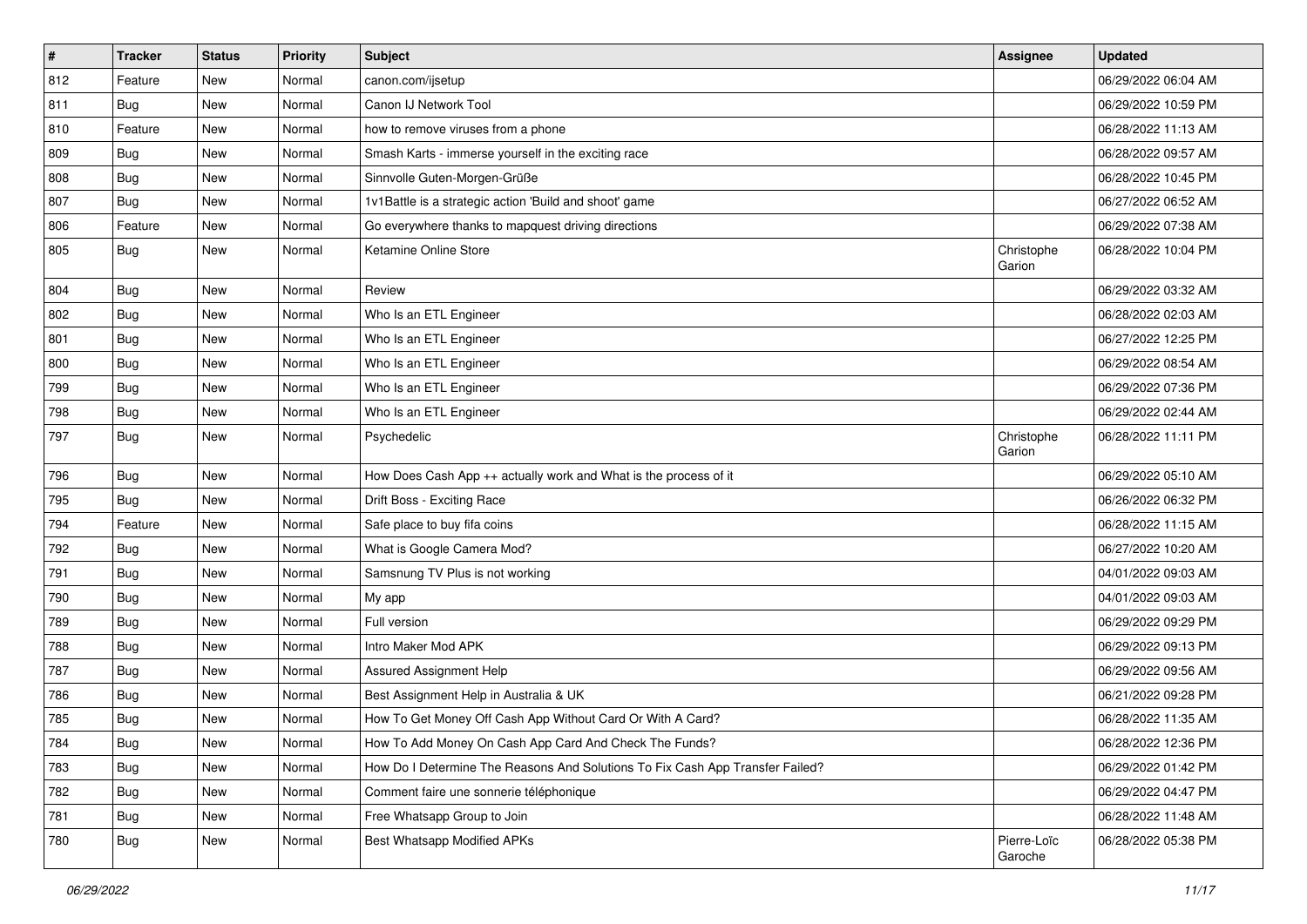| $\pmb{\#}$ | <b>Tracker</b> | <b>Status</b> | <b>Priority</b> | <b>Subject</b>                                                             | Assignee               | <b>Updated</b>      |
|------------|----------------|---------------|-----------------|----------------------------------------------------------------------------|------------------------|---------------------|
| 779        | Feature        | <b>New</b>    | Normal          | Latest Whatsapp groups for Teens                                           | Pierre-Loïc<br>Garoche | 06/27/2022 08:15 PM |
| 778        | Feature        | Closed        | Normal          | Mod APK Download                                                           |                        | 06/28/2022 03:42 PM |
| 777        | Bug            | <b>New</b>    | Normal          | Obtain driving instructions using Google Maps.                             |                        | 06/29/2022 07:00 AM |
| 776        | <b>Bug</b>     | <b>New</b>    | Normal          | Wibargain                                                                  |                        | 06/28/2022 01:57 PM |
| 775        | Bug            | New           | Normal          | cash app                                                                   |                        | 02/14/2022 08:20 AM |
| 774        | <b>Bug</b>     | New           | Normal          | Follow proper initiatives                                                  |                        | 06/29/2022 12:34 PM |
| 773        | <b>Bug</b>     | <b>New</b>    | Normal          | Spades - Play online free                                                  |                        | 06/28/2022 12:26 PM |
| 772        | <b>Bug</b>     | <b>New</b>    | Normal          | united airlines baggage policy                                             |                        | 06/29/2022 03:40 PM |
| 771        | Bug            | <b>New</b>    | Normal          | united airlines baggage policy                                             |                        | 06/29/2022 05:39 PM |
| 770        | <b>Bug</b>     | <b>New</b>    | Normal          | Canon IJ Network Tool                                                      |                        | 06/29/2022 04:48 AM |
| 769        | Bug            | <b>New</b>    | Normal          | check my cash app                                                          |                        | 06/28/2022 03:29 PM |
| 768        | <b>Bug</b>     | <b>New</b>    | Normal          | Where can you buy best jackets online?                                     |                        | 06/26/2022 01:50 PM |
| 767        | Bug            | <b>New</b>    | Normal          | apkmod                                                                     |                        | 06/29/2022 06:15 PM |
| 766        | <b>Bug</b>     | New           | Normal          | Pobreflix Mod APK Review                                                   |                        | 06/29/2022 10:55 PM |
| 765        | <b>Bug</b>     | New           | Normal          | Follow proper initiatives to check my cash app                             |                        | 06/25/2022 10:08 AM |
| 764        | Bug            | <b>New</b>    | Normal          | What is available to see what I can watch HBO Max?                         |                        | 06/29/2022 08:50 PM |
| 762        | Bug            | New           | Normal          | How To Add Money To A Cash App Card If Struggling With Low Amount?         |                        | 06/29/2022 10:53 AM |
| 761        | Bug            | New           | Normal          | What is it about basketball that makes it so popular in the United States? | Corentin<br>Lauverjat  | 06/29/2022 06:51 AM |
| 760        | <b>Bug</b>     | <b>New</b>    | Normal          | apkmod                                                                     |                        | 06/27/2022 04:13 PM |
| 759        | <b>Bug</b>     | New           | Normal          | Canon IJ Network Tool                                                      | Pierre-Loïc<br>Garoche | 06/28/2022 01:57 PM |
| 758        | Bug            | <b>New</b>    | Normal          | How Do I Study Consistently For Hours?                                     |                        | 06/27/2022 12:49 AM |
| 757        | Bug            | New           | Normal          | Why Is Issue of Car Maintenance so Famous for the Consumers?               |                        | 04/01/2022 09:01 AM |
| 756        | Feature        | New           | Normal          | Your one-stop destination for the thesis writing service                   |                        | 06/27/2022 05:46 PM |
| 754        | <b>Bug</b>     | New           | Normal          | Cómo descargar tonos gratis de teléfono celular                            |                        | 06/26/2022 01:56 PM |
| 753        | <b>Bug</b>     | New           | Normal          | onlineessaygrader                                                          |                        | 06/28/2022 05:55 AM |
| 752        | Bug            | New           | Normal          | Plagerism checker                                                          |                        | 06/26/2022 06:33 PM |
| 750        | <b>Bug</b>     | New           | Normal          | Create a Report Template                                                   |                        | 06/26/2022 04:27 PM |
| 749        | Bug            | <b>New</b>    | Normal          | The Best Bubble Shooter Game for Android                                   |                        | 06/26/2022 12:12 PM |
| 748        | <b>Bug</b>     | New           | Normal          | Il y a quelques façons d'obtenir des sonneries gratuites pour votre iPhone |                        | 06/26/2022 11:24 PM |
| 747        | Bug            | <b>New</b>    | Normal          | How to Install Tyflex Plus on Your Android Device                          |                        | 06/26/2022 08:16 AM |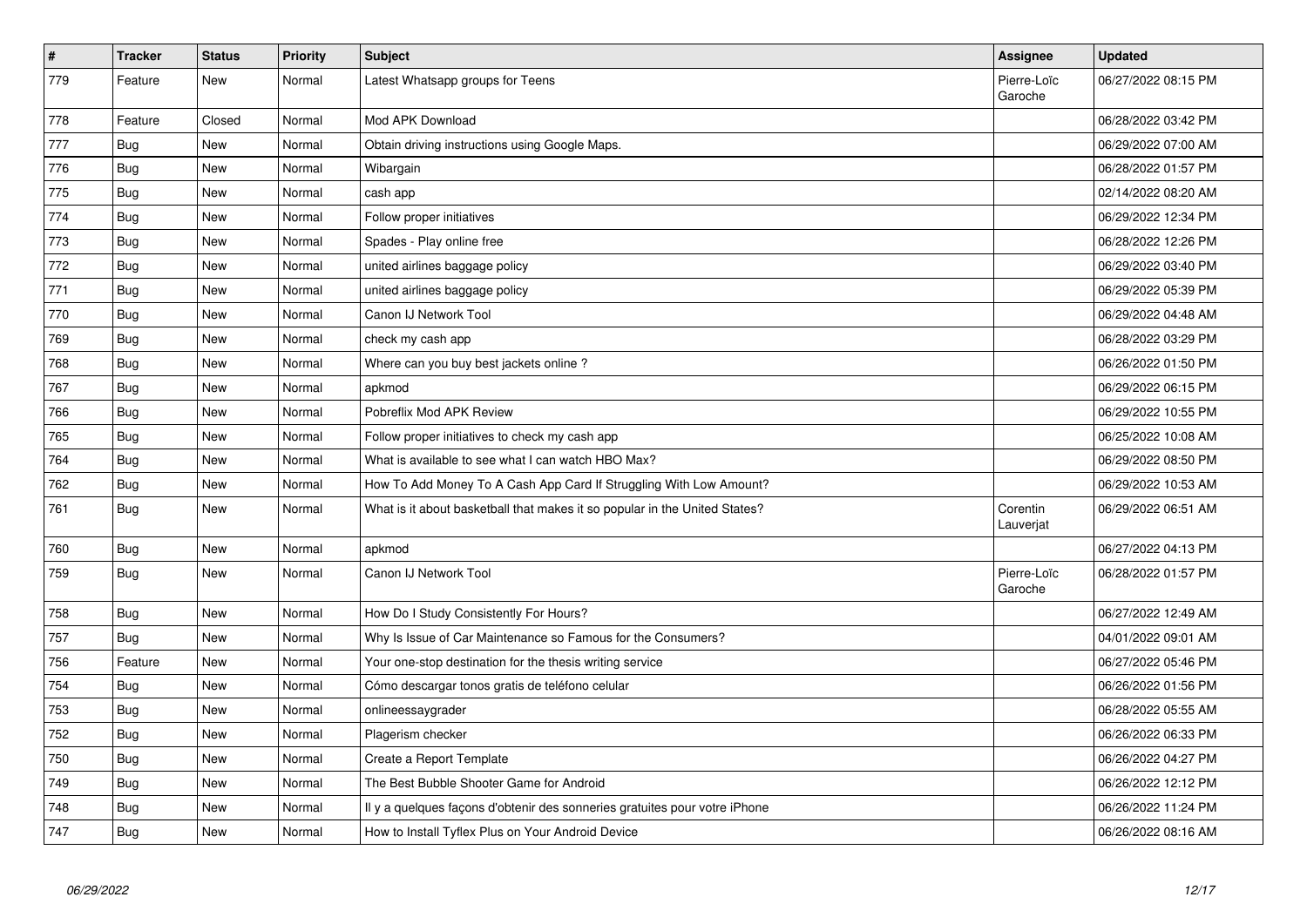| $\pmb{\#}$ | <b>Tracker</b> | <b>Status</b> | <b>Priority</b> | <b>Subject</b>                                                                                      | <b>Assignee</b>        | <b>Updated</b>      |
|------------|----------------|---------------|-----------------|-----------------------------------------------------------------------------------------------------|------------------------|---------------------|
| 746        | Feature        | Closed        | Normal          | Youtube APK                                                                                         | Christophe<br>Garion   | 06/28/2022 11:19 PM |
| 745        | <b>Bug</b>     | Closed        | Normal          | Google Camera                                                                                       |                        | 06/25/2022 09:50 PM |
| 744        | <b>Bug</b>     | New           | Normal          | <b>Pixel Survive</b>                                                                                |                        | 06/28/2022 05:13 AM |
| 743        | Bug            | New           | Normal          | They promote 'pixel art' contests and a 'game jam' related to the work and figure of Carlos Casares |                        | 06/28/2022 12:04 PM |
| 742        | <b>Bug</b>     | New           | Normal          | How Long Does Cash App Support Take To Respond For A Better Support?                                |                        | 06/25/2022 11:00 PM |
| 741        | <b>Bug</b>     | New           | Normal          | <b>Blockchain Technology Solutions</b>                                                              |                        | 06/26/2022 02:19 AM |
| 740        | Feature        | New           | Normal          | Online Thesis Help USA                                                                              |                        | 06/28/2022 08:25 PM |
| 739        | <b>Bug</b>     | New           | Normal          | law dissertation help                                                                               |                        | 06/27/2022 06:12 PM |
| 738        | <b>Bug</b>     | New           | Normal          | How Much Amount Do I Get Using The Referral Code For Cash App?                                      |                        | 06/27/2022 03:58 PM |
| 737        | <b>Bug</b>     | New           | Normal          | How Do I Talk To A Live Person At Facebook If Anything Is Doubtful?                                 |                        | 06/27/2022 09:59 PM |
| 736        | Bug            | New           | Normal          | I Want to Edit in My Website (transfer-factor.net) Unfortunately, Unable to Edit It                 |                        | 06/24/2022 07:32 AM |
| 735        | <b>Bug</b>     | New           | Normal          | A quick fix of how to get money back from cash app stocks                                           |                        | 06/29/2022 09:07 PM |
| 734        | <b>Bug</b>     | New           | Normal          | DR. STRANGE: Multiverse of Scheduling Madness!                                                      |                        | 06/28/2022 07:07 AM |
| 733        | Bug            | New           | Normal          | How does one go about getting a book deal?                                                          |                        | 06/28/2022 06:35 PM |
| 732        | <b>Bug</b>     | New           | Normal          | Get rectifications steps about why cash app transfer failed                                         |                        | 06/26/2022 03:28 PM |
| 731        | <b>Bug</b>     | New           | Normal          | Avail Of Cash App Customer Service If Unable To Down Cash App Mobile App?                           |                        | 06/25/2022 08:36 PM |
| 730        | Bug            | New           | Normal          | Canon IJ Network Tool                                                                               |                        | 06/26/2022 05:51 PM |
| 729        | <b>Bug</b>     | New           | Normal          | Canon IJ Network Tool                                                                               |                        | 06/28/2022 01:10 PM |
| 728        | <b>Bug</b>     | New           | Normal          | Will Cash App refund money if scammed? Hitches With Optimum Ease                                    |                        | 06/26/2022 06:15 AM |
| 727        | Bug            | New           | Normal          | Drive for speed simulator mod apk                                                                   | Pierre-Loïc<br>Garoche | 06/27/2022 06:33 AM |
| 726        | Bug            | New           | Normal          | Mobile Application Development Services                                                             |                        | 06/28/2022 04:44 PM |
| 725        | Feature        | New           | Normal          | What are memo writing services design                                                               |                        | 06/24/2022 06:24 AM |
| 724        | <b>Bug</b>     | New           | Normal          | Dial Chime Customer support number for a quick response                                             |                        | 06/29/2022 03:31 AM |
| 722        | Bug            | New           | Normal          | Vergrößern Sie Instagram-Fotos mit instazoom                                                        | Christophe<br>Garion   | 06/28/2022 07:21 AM |
| 721        | Bug            | New           | Normal          | Cómo instalar un Mod Apk                                                                            |                        | 06/24/2022 09:39 PM |
| 720        | Bug            | New           | Normal          | How does Cash App Phone Number provide a quick treatment?                                           |                        | 06/27/2022 08:02 AM |
| 719        | <b>Bug</b>     | New           | Normal          | How Do I Send \$5000 Through Cash App Account With Ease?                                            |                        | 06/29/2022 10:15 PM |
| 717        | Bug            | New           | Normal          | Disney Plus Apk - Watch Movies and TV Shows on Your Device                                          |                        | 06/29/2022 03:10 PM |
| 716        | Bug            | New           | Normal          | La celebración de un BabyShower.                                                                    |                        | 06/27/2022 12:29 PM |
| 715        | <b>Bug</b>     | New           | Normal          | Puppy Playtime Descargar gratis                                                                     |                        | 06/28/2022 10:46 PM |
| 714        | Bug            | New           | Normal          | Cuevana 3 Premium - Enjoy Your Favorite Movies and TV Shows on Your Smart TV                        |                        | 06/27/2022 11:43 PM |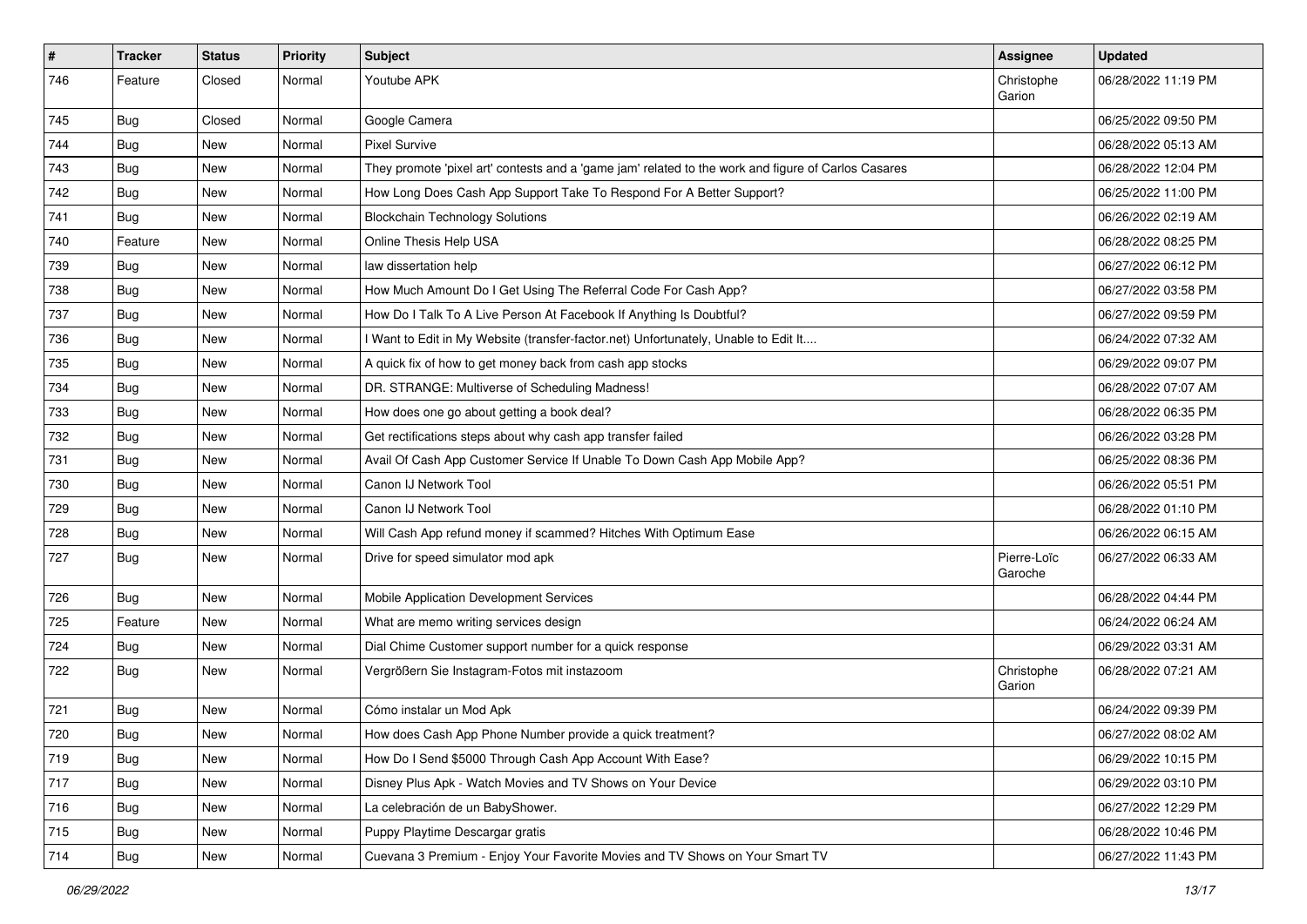| $\pmb{\#}$ | <b>Tracker</b> | <b>Status</b> | <b>Priority</b> | Subject                                                                 | Assignee               | <b>Updated</b>      |
|------------|----------------|---------------|-----------------|-------------------------------------------------------------------------|------------------------|---------------------|
| 712        | Bug            | New           | Normal          | <b>Tips and Tricks</b>                                                  |                        | 06/29/2022 07:26 PM |
| 711        | Bug            | New           | Normal          | Human Fall Flat Apk Download                                            |                        | 06/28/2022 08:27 PM |
| 710        | Bug            | New           | Normal          | Take Necessary Assistance If You Are Unable Activate Cash App Card      |                        | 06/25/2022 09:26 PM |
| 709        | <b>Bug</b>     | New           | Normal          | How To Load Cash App Card At Walmart Without Having To Face Any Hassle? |                        | 06/29/2022 03:26 AM |
| 708        | <b>Bug</b>     | New           | Normal          | Efficient ways to proceed with the cash app dispute process?            |                        | 06/29/2022 10:24 AM |
| 707        | Bug            | New           | Normal          | Why Accounting Assignments Are Beneficial For The Students?             | Pierre-Loïc<br>Garoche | 06/28/2022 07:29 AM |
| 706        | Bug            | <b>New</b>    | Normal          | How Can You Cancel A Cash App Payment Without Any Prior Information?    |                        | 06/26/2022 09:13 AM |
| 705        | Bug            | New           | Normal          | wuxiaworld                                                              |                        | 06/28/2022 06:56 AM |
| 704        | Bug            | <b>New</b>    | Normal          | Reach support team of Chime Customer Service for instant help           |                        | 06/29/2022 05:49 AM |
| 703        | Bug            | New           | Normal          | For real-time help, dial Facebook customer service number               |                        | 06/29/2022 12:30 AM |
| 702        | <b>Bug</b>     | New           | Normal          | Avail Chime Customer Service to know How To Get Chime Bank Statement    |                        | 06/28/2022 04:58 AM |
| 701        | <b>Bug</b>     | New           | Normal          | Why Law Essay Helper UK is Necessary?                                   |                        | 06/29/2022 06:29 PM |
| 700        | <b>Bug</b>     | New           | Normal          | Cómo descargar Poppy Playtime                                           |                        | 04/01/2022 09:30 AM |
| 699        | Bug            | New           | Normal          | Would you be able to utilize Cash App Twitch?                           |                        | 06/29/2022 09:07 PM |
| 698        | Feature        | New           | Normal          | Connect with cash app representative to ask about cash app flip scam    |                        | 06/26/2022 11:24 AM |
| 697        | <b>Bug</b>     | New           | Normal          | How to Descargar Pura TV For Android                                    |                        | 06/28/2022 04:43 PM |
| 696        | Bug            | New           | Normal          | How to Install the TuMangaOnline App                                    |                        | 06/29/2022 08:48 PM |
| 695        | Bug            | New           | Normal          | Refer Listas IPTV Apk                                                   |                        | 06/29/2022 06:50 AM |
| 694        | Bug            | New           | Normal          | How to Get Guidance On How To Cash App Withdrawal Limit?                | Christophe<br>Garion   | 06/29/2022 03:09 PM |
| 693        | Feature        | New           | Normal          | How To Get My Money Back From The Cash App To Your Wallet?              |                        | 06/28/2022 06:38 PM |
| 692        | Bug            | New           | Normal          | Esports 888b                                                            |                        | 06/12/2022 10:04 AM |
| 691        | <b>Bug</b>     | New           | Normal          | tea garden dublin                                                       |                        | 04/01/2022 09:31 AM |
| 690        | <b>Bug</b>     | New           | Normal          | campervan hire                                                          |                        | 06/28/2022 11:55 AM |
| 689        | Bug            | New           | Normal          | How to use twitch.tv/activate?                                          |                        | 06/28/2022 10:48 PM |
| 688        | <b>Bug</b>     | New           | Normal          | How to use twitch.tv/activate?                                          |                        | 06/24/2022 04:16 AM |
| 687        | <b>Bug</b>     | New           | Normal          | How to use twitch.tv/activate?                                          |                        | 06/29/2022 10:39 PM |
| 686        | Bug            | New           | Normal          | Welcome To The Most Demandable Mahipalpur Escorts Agency                |                        | 06/27/2022 03:45 PM |
| 684        | <b>Bug</b>     | New           | Normal          | Difference between paper map and online map                             |                        | 06/29/2022 09:46 AM |
| 683        | Feature        | New           | Normal          | Game creation                                                           |                        | 06/28/2022 09:51 PM |
| 682        | Bug            | New           | Normal          | Does Facebook customer service live chat allow to speak with someone?   |                        | 06/29/2022 09:56 AM |
| 680        | Feature        | New           | Normal          | Word Jewels 2                                                           |                        | 06/29/2022 04:49 PM |
| 679        | Bug            | New           | Normal          | Word Finder helps you to play word games better                         |                        | 04/01/2022 09:34 AM |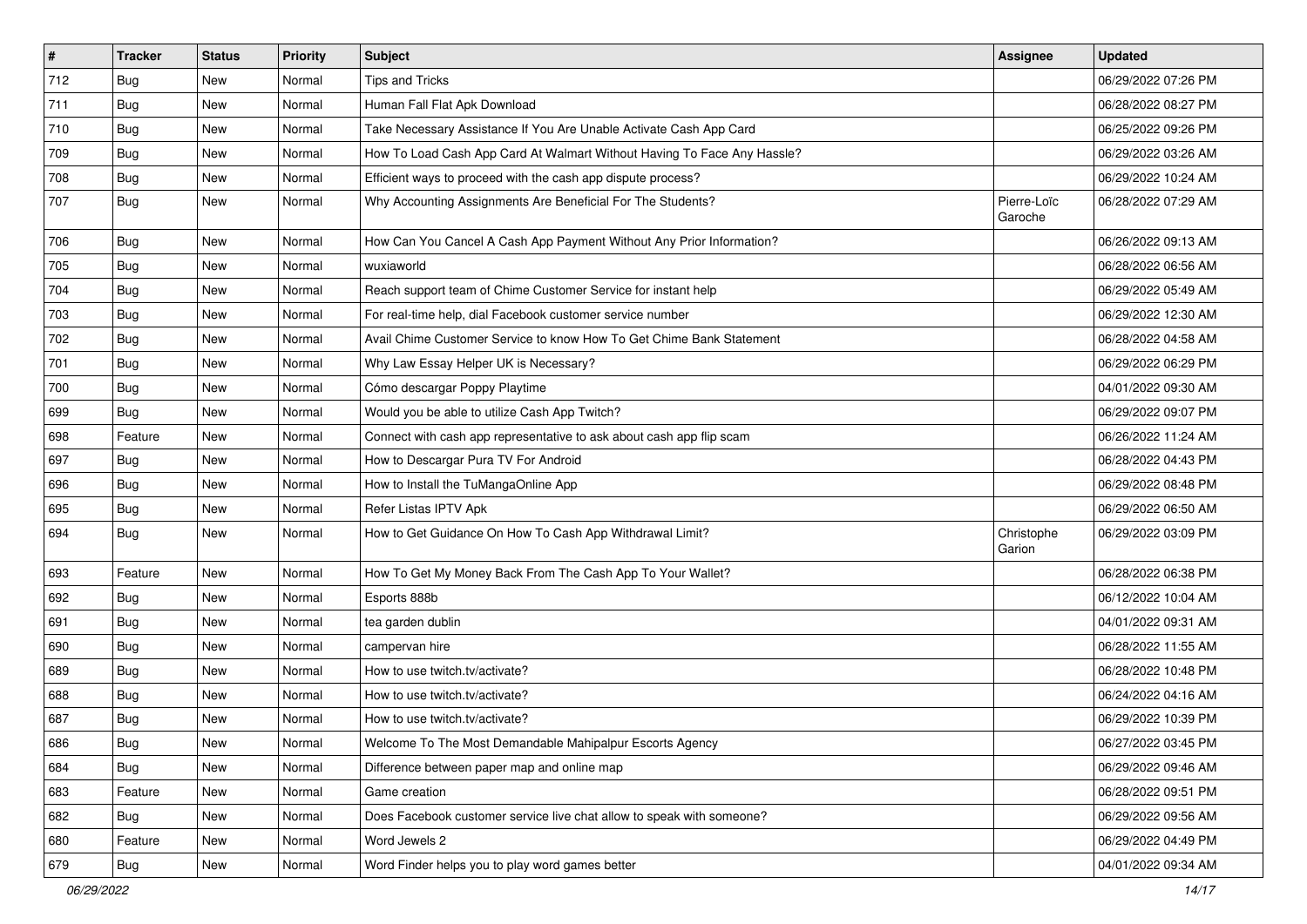| $\vert$ # | <b>Tracker</b> | <b>Status</b> | <b>Priority</b> | <b>Subject</b>                                                        | Assignee               | <b>Updated</b>      |
|-----------|----------------|---------------|-----------------|-----------------------------------------------------------------------|------------------------|---------------------|
| 678       | <b>Bug</b>     | New           | Normal          | How to be a winner in buidnow gg                                      |                        | 06/29/2022 06:31 PM |
| 677       | <b>Bug</b>     | New           | Normal          | Logo Design Services Near Me                                          |                        | 06/29/2022 11:58 AM |
| 676       | Bug            | New           | Normal          | Does Facebook customer service live chat allow to speak with someone? |                        | 04/01/2022 09:39 AM |
| 675       | <b>Bug</b>     | New           | Normal          | What Are Smart Tactics To Fix Cash App Transfer Failed Hurdles?       |                        | 06/27/2022 09:51 AM |
| 674       | <b>Bug</b>     | New           | Normal          | The best game in 2021                                                 | Pierre-Loïc<br>Garoche | 06/28/2022 03:17 PM |
| 673       | <b>Bug</b>     | New           | Normal          | Learn the basics of pixel art - Clear grid                            |                        | 06/29/2022 09:44 AM |
| 672       | <b>Bug</b>     | New           | Normal          | The easiest way to delete ringtones on iPhone                         |                        | 06/28/2022 08:44 PM |
| 671       | <b>Bug</b>     | New           | Normal          | Hot games                                                             | Pierre-Loïc<br>Garoche | 06/29/2022 12:40 AM |
| 670       | Bug            | New           | Normal          | JTWhatsApp Apk - The New and Improved WhatsApp                        |                        | 06/28/2022 12:32 PM |
| 669       | Feature        | New           | Normal          | Nursing Assignment Help                                               |                        | 06/28/2022 11:16 PM |
| 668       | Bug            | New           | Normal          | Get to know Cash App Refund Process here                              |                        | 06/29/2022 07:21 AM |
| 667       | <b>Bug</b>     | New           | Normal          | What Is a Ringtone?                                                   |                        | 06/29/2022 12:34 AM |
| 666       | <b>Bug</b>     | New           | Normal          | 470+ pages à colorier de Noël                                         |                        | 06/28/2022 10:02 AM |
| 665       | Feature        | New           | Normal          | Look for a dedicated help with finance assignment                     |                        | 06/27/2022 11:10 PM |
| 664       | <b>Bug</b>     | New           | Normal          | Tea TV Apk Download - The Best Way to Watch Movies Offline            |                        | 06/29/2022 11:00 PM |
| 663       | <b>Bug</b>     | New           | Normal          | Know how the Cash app twitches words in a detailed way.               | Pierre-Loïc<br>Garoche | 06/28/2022 07:08 PM |
| 662       | <b>Bug</b>     | New           | Normal          | Oreo TV Download - The Easiest Way to Watch Live TV                   |                        | 06/29/2022 08:19 PM |
| 661       | Bug            | New           | Normal          | Turbo VPN MOD APK Download                                            |                        | 06/29/2022 11:57 AM |
| 660       | <b>Bug</b>     | New           | Normal          | Anchovies Nutrition Facts And Health Benefits                         |                        | 04/01/2022 09:40 AM |
| 659       | <b>Bug</b>     | New           | Normal          | Olive Oil Properties And Health Benefits                              |                        | 06/29/2022 11:15 AM |
| 658       | <b>Bug</b>     | New           | Normal          | <b>Watermelon Nutrition Facts And Health Benefits</b>                 |                        | 06/29/2022 06:46 PM |
| 657       | <b>Bug</b>     | New           | Normal          | Coconut Nutrition Facts And Health Benefits                           |                        | 06/29/2022 05:05 PM |
| 656       | Bug            | New           | Normal          | Kiwi Nutrition Facts And Health Benefits                              |                        | 06/28/2022 08:54 PM |
| 655       | <b>Bug</b>     | New           | Normal          | <b>Eggplant Health Benefits</b>                                       |                        | 06/29/2022 08:18 AM |
| 654       | Feature        | New           | Normal          | Peach Health Benefits                                                 |                        | 06/28/2022 10:03 AM |
| 653       | Bug            | New           | Normal          | Jujube (Jinjoles): Properties And Health Benefits                     |                        | 06/27/2022 08:47 AM |
| 652       | Bug            | New           | Normal          | Sesame Health Benefits                                                |                        | 06/29/2022 07:46 PM |
| 651       | Bug            | New           | Normal          | Salmon Health Benefits                                                |                        | 06/28/2022 05:49 PM |
| 650       | <b>Bug</b>     | New           | Normal          | <b>Cherries Health Benefits</b>                                       |                        | 06/29/2022 11:13 AM |
| 649       | Feature        | New           | Normal          | Pear Health Benefits                                                  |                        | 06/28/2022 08:04 AM |
| 648       | Feature        | New           | Normal          | <b>Plum Health Benefits</b>                                           |                        | 06/28/2022 06:02 PM |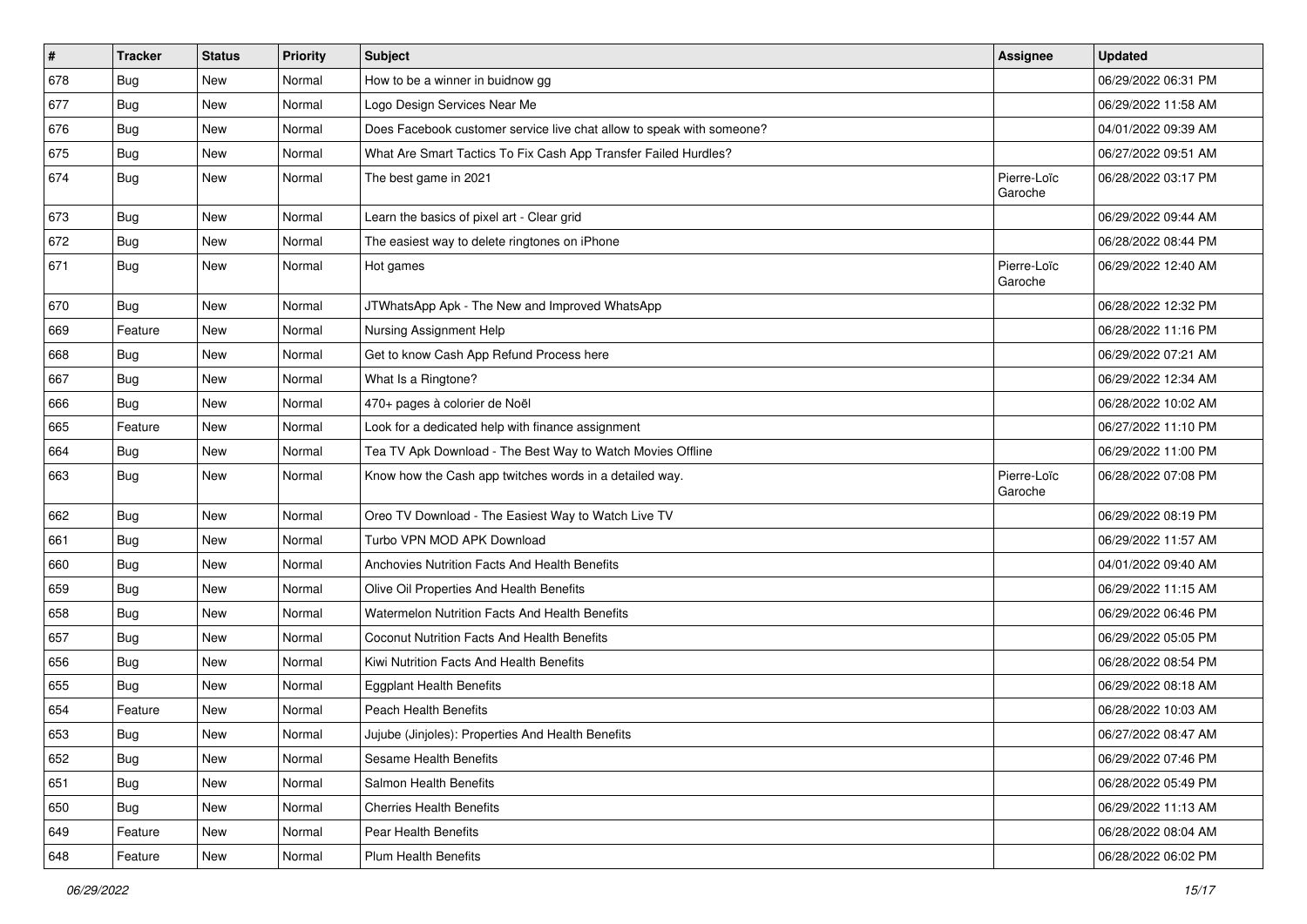| #   | Tracker    | <b>Status</b> | <b>Priority</b> | <b>Subject</b>                                                                   | <b>Assignee</b> | <b>Updated</b>      |
|-----|------------|---------------|-----------------|----------------------------------------------------------------------------------|-----------------|---------------------|
| 647 | Feature    | New           | Normal          | <b>Cranberry Health Benefits</b>                                                 |                 | 06/28/2022 02:47 PM |
| 646 | Feature    | New           | Normal          | Collaborative Research Group                                                     |                 | 06/29/2022 09:46 AM |
| 645 | <b>Bug</b> | New           | Normal          | thong tin chinh xac nhat hom nay                                                 |                 | 06/28/2022 02:48 PM |
| 644 | Bug        | New           | Normal          | <b>TeaTV App Review</b>                                                          |                 | 06/27/2022 11:47 AM |
| 643 | Bug        | New           | Normal          | Oreo TV Apk Download                                                             |                 | 06/28/2022 04:57 PM |
| 642 | <b>Bug</b> | New           | Normal          | thong tin thoi tiet ngay hom nay                                                 |                 | 06/29/2022 07:52 PM |
| 641 | <b>Bug</b> | New           | Normal          | Get Best Economics Dissertation Writing Service                                  |                 | 06/25/2022 10:04 AM |
| 640 | <b>Bug</b> | New           | Normal          | play game with me                                                                |                 | 06/28/2022 06:33 AM |
| 639 | <b>Bug</b> | New           | Normal          | thong tin chinh xac                                                              |                 | 06/29/2022 02:44 AM |
| 638 | Bug        | New           | Normal          | Run 3 game                                                                       |                 | 06/26/2022 06:31 AM |
| 637 | Feature    | New           | Normal          | Why do the Outlook rules not work in my account?                                 |                 | 06/28/2022 11:12 AM |
| 636 | Bug        | New           | Normal          | What is the most popular furniture color?                                        |                 | 06/25/2022 04:57 PM |
| 635 | Bug        | New           | Normal          | Buy Steroids Online with OurMedicnes.com   Best Quality Steroids                 |                 | 06/29/2022 12:17 AM |
| 634 | <b>Bug</b> | New           | Normal          | Buy Vidalista Tablets (Tadalafil) at [\$25 OFF + Free Shipping] Vidalistatablets |                 | 06/29/2022 02:25 AM |
| 633 | Bug        | New           | Normal          | How i can i solve my issue                                                       |                 | 04/01/2022 09:38 AM |
| 632 | <b>Bug</b> | New           | Normal          | CheapestMedsShop   100% Safe Medicines Online in UK & AUS.                       |                 | 06/28/2022 09:52 AM |
| 631 | <b>Bug</b> | New           | Normal          | How Can I Load Cash App Card at Walmart straight away?                           |                 | 06/26/2022 04:07 PM |
| 630 | Bug        | New           | Normal          | How Can I Load Cash App Card at Walmart straight away?                           |                 | 06/26/2022 12:04 AM |
| 629 | Bug        | New           | Normal          | How Can I Load Cash App Card at Walmart straight away?                           |                 | 06/28/2022 06:07 AM |
| 628 | Bug        | New           | Normal          | CV reviewing services!                                                           |                 | 06/29/2022 05:09 PM |
| 627 | Bug        | New           | Normal          | <b>HELO</b>                                                                      |                 | 06/28/2022 11:28 AM |
| 626 | Feature    | Closed        | Normal          | hello                                                                            |                 | 06/28/2022 06:43 AM |
| 625 | Bug        | New           | Normal          | The best free online driving directions tool                                     |                 | 04/01/2022 09:28 AM |
| 624 | Bug        | New           | Normal          | Use go with the Driving Directions for your go                                   |                 | 06/29/2022 05:22 PM |
| 623 | <b>Bug</b> | New           | Normal          | Listen to online radio stations for mobile phones                                |                 | 06/28/2022 06:33 AM |
| 622 | Bug        | New           | Normal          | CheapestMedsShop   100% Safe Medicines Online in UK & AUS.                       |                 | 06/29/2022 10:10 PM |
| 621 | <b>Bug</b> | New           | Normal          | Buy All Modafinil & Armodafinil Tablets @Buy Modafinil US                        |                 | 06/28/2022 06:49 AM |
| 620 | <b>Bug</b> | New           | Normal          | Viagra Meds: Fastest & Quick Delivery On Your Doorstep - USA                     |                 | 06/28/2022 04:33 AM |
| 619 | Bug        | New           | Normal          | Online Trusted Medicine Store in US for Health - Genericmedsupply                |                 | 06/29/2022 12:26 AM |
| 618 | <b>Bug</b> | New           | Normal          | Buy Steroids Online with OurMedicnes.com   Best Quality Steroids                 |                 | 06/29/2022 10:57 AM |
| 617 | <b>Bug</b> | New           | Normal          | Buy Vidalista Tablets (Tadalafil) at [\$25 OFF + Free Shipping] Vidalistatablets |                 | 06/28/2022 03:33 AM |
| 616 | <b>Bug</b> | New           | Normal          | Buy Anavar Tablets   Anavar For Sale in USA, UK & Australia                      |                 | 06/29/2022 07:00 PM |
| 615 | <b>Bug</b> | New           | Normal          | CheapestMedsShop   100% Safe Medicines Online in USA UK & AUS.                   |                 | 06/29/2022 07:03 AM |